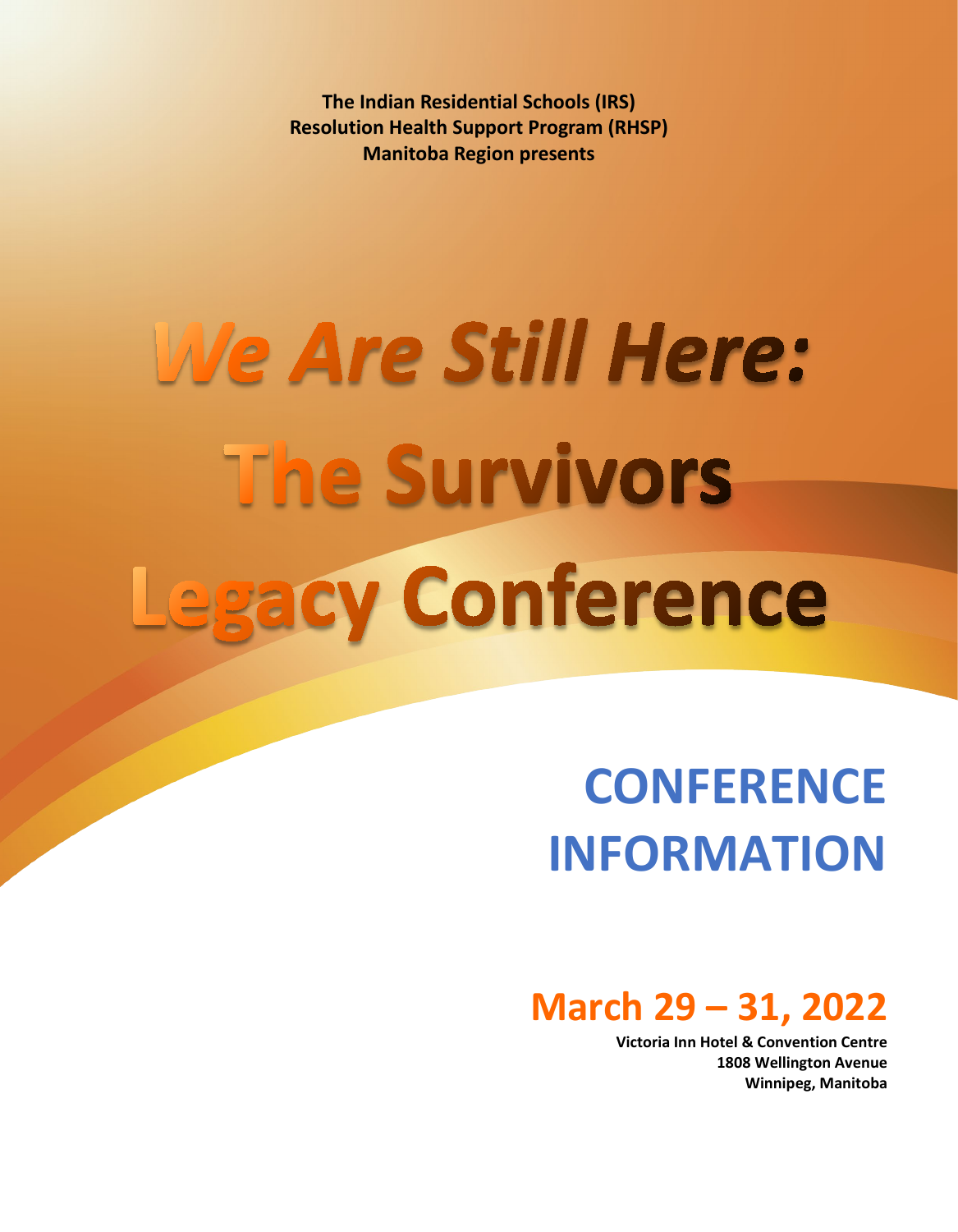**Registration – Embassy F**

**Continental Breakfast, Daily Lunch, & Evening Banquet – Centennial Ballroom**

**Main Plenary – Centennial Ballroom**

**Elder's Room – Centennial 10**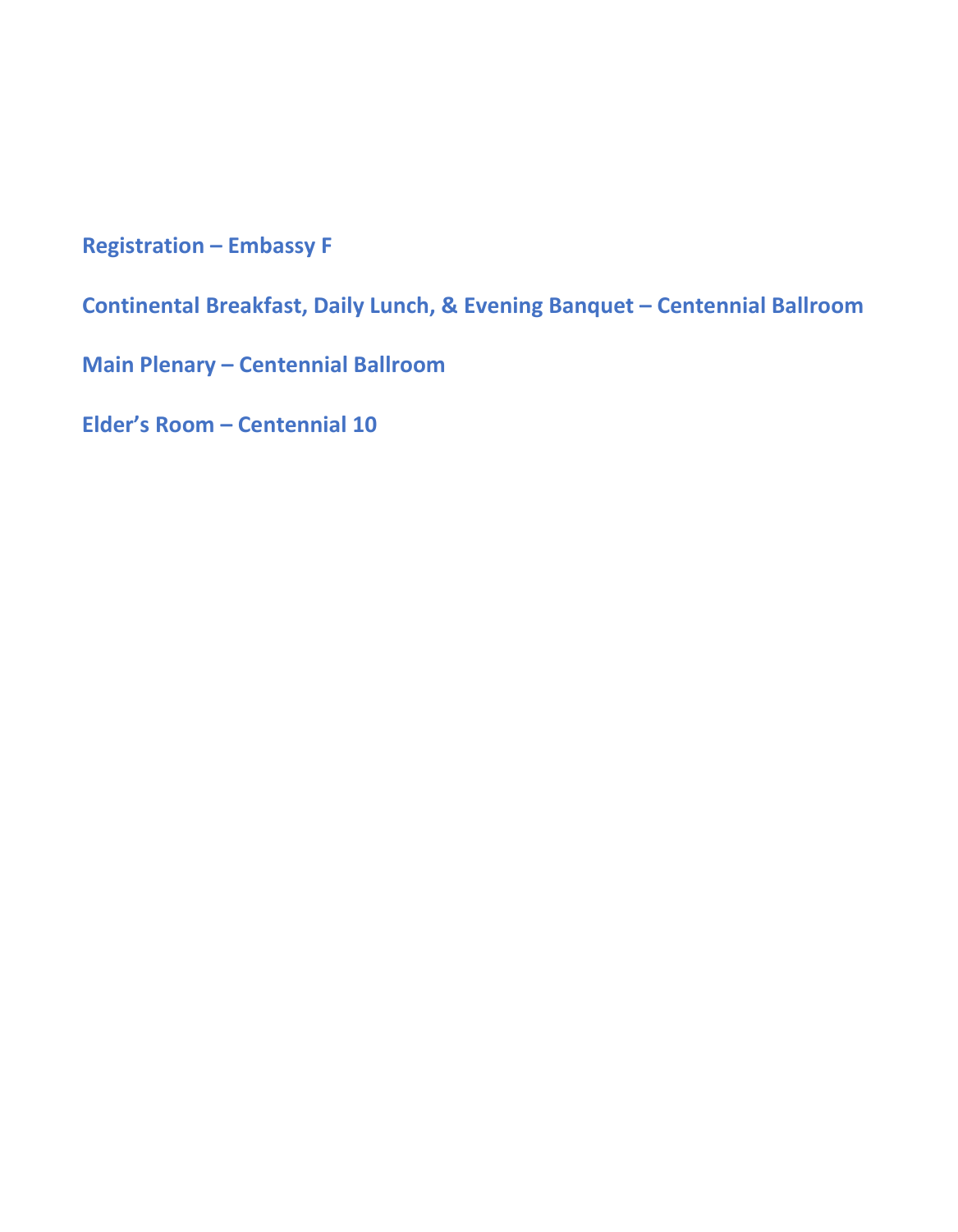## We Are Still Here: The Survivors Legacy Conference March 29 - 31, 2022

Victoria Inn Hotel & Convention Centre, Winnipeg, MB

## **CONTENTS**

| GREETINGS FROM MANITOBA REGION: INDIAN RESIDENTIAL SCHOOLS RESOLUTION HEALTH SUPPORT PROGRAM |  |
|----------------------------------------------------------------------------------------------|--|
| $(RS R HSP)\hspace*{20pt} 1$                                                                 |  |
|                                                                                              |  |
|                                                                                              |  |
|                                                                                              |  |
|                                                                                              |  |
|                                                                                              |  |
|                                                                                              |  |
|                                                                                              |  |
|                                                                                              |  |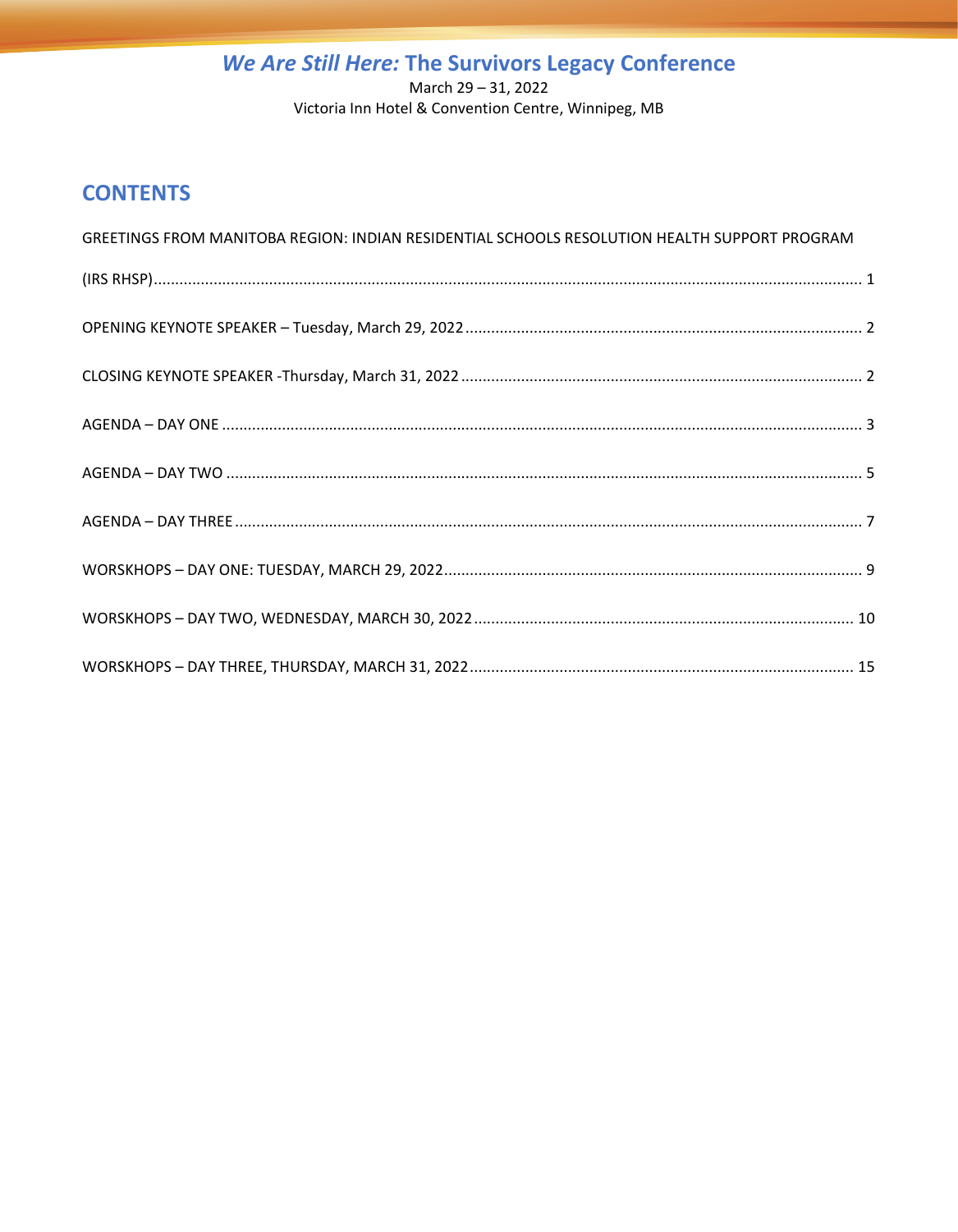March 29 – 31, 2022 Victoria Inn Hotel & Convention Centre, Winnipeg, MB

## <span id="page-3-0"></span>**GREETINGS FROM MANITOBA REGION: INDIAN RESIDENTIAL SCHOOLS RESOLUTION HEALTH SUPPORT PROGRAM (IRS RHSP)**

Tansi, Aaniin, Boozhoo, Wotziye, Ho,

Welcome Survivors, delegates, presenters and guests to the "We Are Still Here: The Survivors Legacy Conference" on Treaty One Territory.

This year's conference is to honour the Survivors of Indian Residential Schools, Indian Day Schools, The Sixties Scoop, Victims of MMIWG and their families and the Legacy they leave behind for future generations.

To open the conference, the Oyate Techa Riders will be bringing a Message of Hope to the Conference and a Sacred Ceremony will be held to honor the children that didn't make it home from the Indian Residential Schools.

There will be an Elders Room to assist with guidance and direction. As well, a Sacred Fire is located outside for a place of prayers and offerings. Please look over the Workshops and attend them to participate in sharing our knowledge and providing recommendations if needed. Wednesday evening there will be a supper with an evening of entertainment.

On behalf of this year's funders, the Mental Health and Recovery Branch: Department of Mental Health and Community Wellness, the Province of Manitoba, Wa-say Healing Centre and all the Indian Residential School Resolution Health Support Program Centres and organizations in the Manitoba Region, welcome!

Wayne Mason Sr. Executive Director Wa-Say Healing Centre

Manitoba Region, IRS RHSP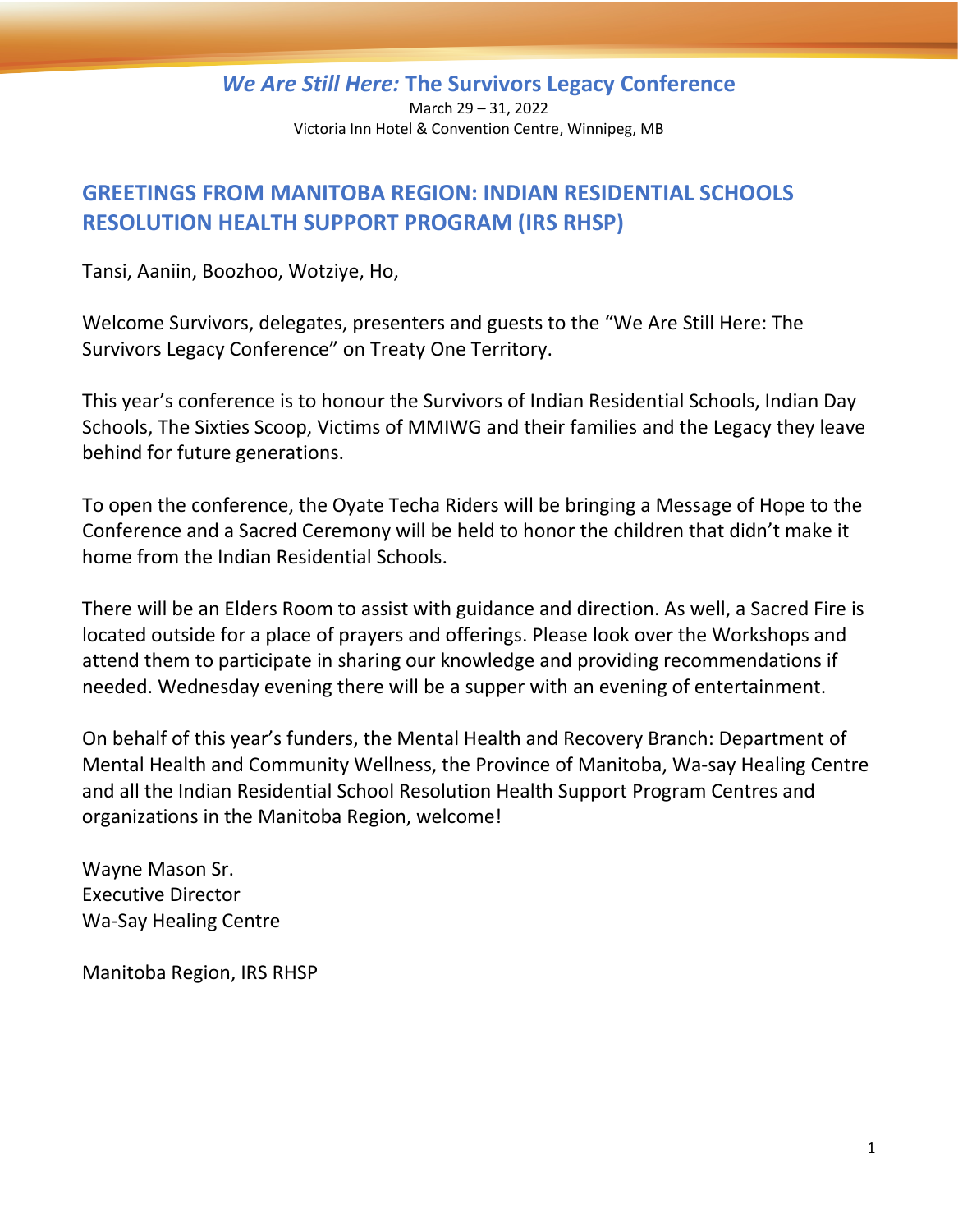March 29 – 31, 2022 Victoria Inn Hotel & Convention Centre, Winnipeg, MB

## <span id="page-4-0"></span>**OPENING KEYNOTE SPEAKER – Tuesday, March 29, 2022**



#### **Geraldine Shingoose**

'Gramma' Geraldine Shingoose is an Anishinaabe Ikwe from Tootinaowaziibeeng Treaty Reserve, Treaty 4 Territory. Her spirit names are Sky Woman, Northern Lights Woman, and is from the Bear Clan.

Gramma is a nine-year Residential School Survivor who attended the Muscowequan Residential School from 1962-1971. She is an Indigenous Grandmother who provides support and guidance in Winnipeg, Manitoba.

Being a Knowledge Keeper in the community has brought her grace and love for all people. She receives her strength from the grassroots movement who bring voice to all the colonial injustices experienced today. Currently, as a Knowledge Keeper and Matriarch she brings her voice for the children who were found buried on the grounds of Residential Schools

across Canada. She can be heard in media outlets such as: CBC, CityTV News, NCI FM, CTV, APTN, BBC, TRT World News London, World News Radio New Zealand, and The New York Times.

## <span id="page-4-1"></span>**CLOSING KEYNOTE SPEAKER -Thursday, March 31, 2022**



#### **Jeff Wastesicoot**

Jeff Wastesicoot comes from Pimickamack Cree Nation (aka Cross Lake, MB) where he spent two years at the St. Joseph Residential School. He is also a Day School scholar and a Sixties Scoop Survivor. Jeff has served as a language consultant and knowledge keeper for many years, preserving and maintaining his Nehiyaw identity.

Jeff continues to dedicate much of his time to helping people overcome personal challenges through ceremonies, traditional medicines, and/or counseling. He has dedicated his life to the preservation of the Nehiyew language and culture. Jeff recognizes the spirit within the tongue, as he interprets the parables within the Nehiyew language. He is recognized and acknowledged among the First Nations communities as a spiritual leader and traditional knowledge keeper.

Jeff's life experience includes time spent in the Residential Schools and foster care systems in Canada and the United States. His memories of the time spent with his grandparents, Johnston Blacksmith and Mary North of Pimickamack Cree Nation, were prior to entering the Residential School and foster care system, brought solace during troubling times away from home. It was these memories that prompted his return to his community and people of Pimickamack Cree Nation and the teaching of his grandparents and other elders among them.

Jeff was re-indoctrinated to the Nehiyew way of life upon his return. The experience of Residential School and numerous foster homes suppressed the language of his birth and he had to reclaim it over time. His determination to reclaim the language and ways of his grandparents resulted in a proficiency that garnered recognition as an interpreter and language consultant. This recognition drew Jeff into the work with many First Nations leaders and Elders throughout Canada.

The stories told to him in the Nehiyew language through ceremony and consult with the Elders remain, and he in turn, continues to promote this knowledge with other Nations throughout Canada. Jeff resides in Onicikiskwapowin Cree Nation with his wife Shelly, their children and grandchildren to this day.

Jeff continues to present many forms of the Nehiyew knowledge transfer through the Nehiyew Creation Story, Rites of Passage, Star Blanket Teachings, Spiritual Roles and Responsibilities. Jeff will continue to teach, support or guide his Nehiyew peoples throughout the lands and territories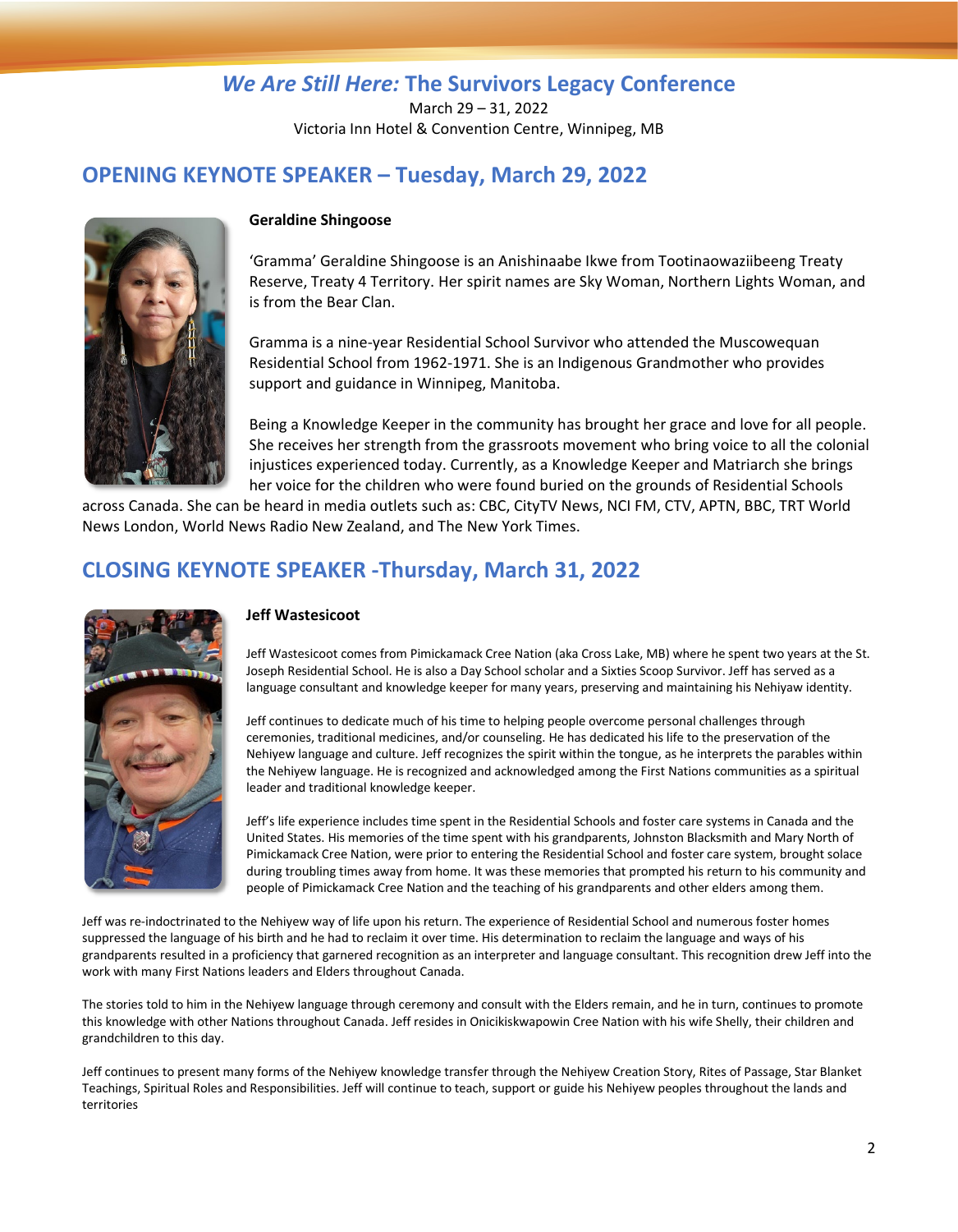March 29 – 31, 2022

Victoria Inn Hotel & Convention Centre, Winnipeg, MB

## <span id="page-5-0"></span>**AGENDA – DAY ONE**

|                    | Tuesday, March 29, 2022                                                                                                                                                                                                                             |                            |
|--------------------|-----------------------------------------------------------------------------------------------------------------------------------------------------------------------------------------------------------------------------------------------------|----------------------------|
| $8:00$ am          | <b>Continental Breakfast</b>                                                                                                                                                                                                                        | <b>Centennial Ballroom</b> |
|                    | Registration                                                                                                                                                                                                                                        | <b>Embassy F</b>           |
| $9:00$ am          | <b>Opening Ceremony</b>                                                                                                                                                                                                                             | <b>Centennial Ballroom</b> |
|                    | The Oyate Techa Riders will be bringing a Message of Hope to the<br>Conference and a Sacred Ceremony will happen to honor the children that<br>didn't make it home from the Indian Residential Schools.                                             |                            |
| $10:15$ am         | <b>Opening Remarks:</b><br>Wayne Mason Sr., Wa-Say Healing Centre Inc.<br>Eva Wilson-Fontaine, Anish Corporation                                                                                                                                    |                            |
| $10:30$ am         | <b>Break</b>                                                                                                                                                                                                                                        |                            |
| $10:45$ am         | <b>Opening Keynote Address:</b><br>'Gramma' Geraldine Shingoose                                                                                                                                                                                     | <b>Centennial Ballroom</b> |
| $11:30$ am         | <b>Presentation - Province of Manitoba:</b><br>Rebecca Cook, Indigenous Reconciliation and Northern Relations<br>(IRNR), Province of Manitoba<br>Leona McIntyre, Economic Development and Jobs, Province of<br>$\overline{\phantom{a}}$<br>Manitoba |                            |
| 12:00 pm           | Lunch (provided)                                                                                                                                                                                                                                    | <b>Centennial Ballroom</b> |
| $12:15 \text{ pm}$ | <b>Lunch-Hour Presentation:</b><br>Indigenous Services Canada, Estates Management                                                                                                                                                                   |                            |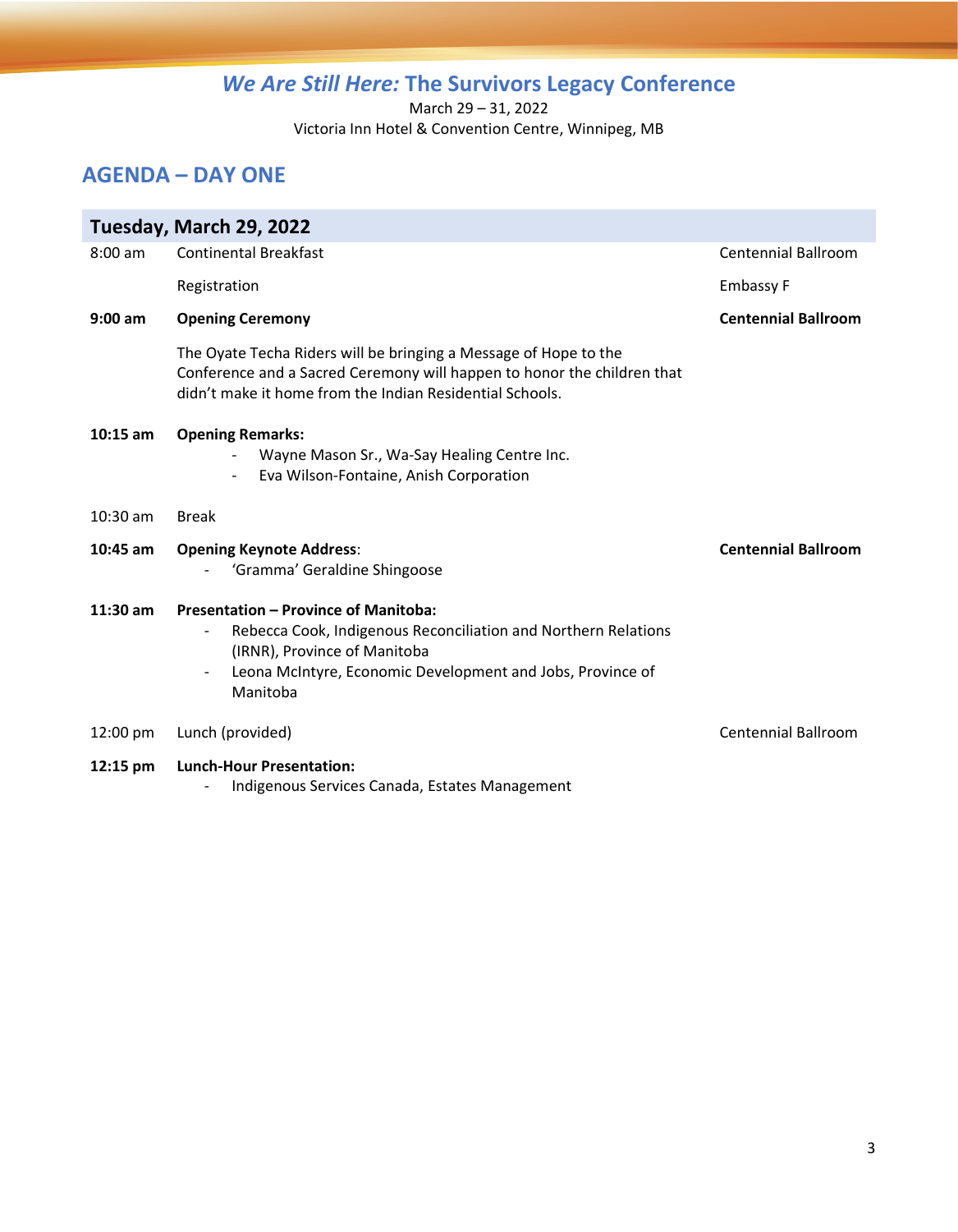March 29 – 31, 2022 Victoria Inn Hotel & Convention Centre, Winnipeg, MB

## **Tuesday, March 29, 2022**

#### **1:00 pm Afternoon Workshops:**

**Survivor Engagement: Informing Manitoba's Response to the National Day for Truth and Reconciliation**

Manitoba is exploring measures to recognize and participate in the National Day for Truth and Reconciliation on September 30th. Indigenous Reconciliation and Northern Relations (IRNR) is engaging with Indian Residential Schools, 60's Scoop, and Indian Day School survivors to get feedback on options to recognizing the National Day for Truth and Reconciliation provincially. It is important to ensure that the steps taken to formalize the day are a reflection of the values and importance of the day, including ensuring public commemoration**.** 

|                          | Leona McIntyre, Province of Manitoba | Centennial Ballroom |
|--------------------------|--------------------------------------|---------------------|
| $\overline{\phantom{a}}$ | Hani Khalidi, Province of Manitoba   | Centennial 7        |
|                          | Tasha Hodgson, Province of Manitoba  | Centennial 8        |
|                          | Emily Keijzer, Province of Manitoba  | Centennial 9        |
| -                        | Laena Garrison, Province of Manitoba | Embassy A           |
|                          | Paul Sheridan, Province of Manitoba  | <b>Embassy B</b>    |
|                          | Laura Funk, Province of Manitoba     | Embassy C           |
|                          | Lisa Bergen, Province of Manitoba    | Embassy D           |
|                          | Jasmine Chubb, Province of Manitoba  | <b>Embassy E</b>    |
|                          | Thomas Beaudry, Province of Manitoba | Carlton Room        |
|                          |                                      |                     |

2:30 pm Break

#### **2:45 pm Afternoon Workshops Continue**

4:00 pm End of Day One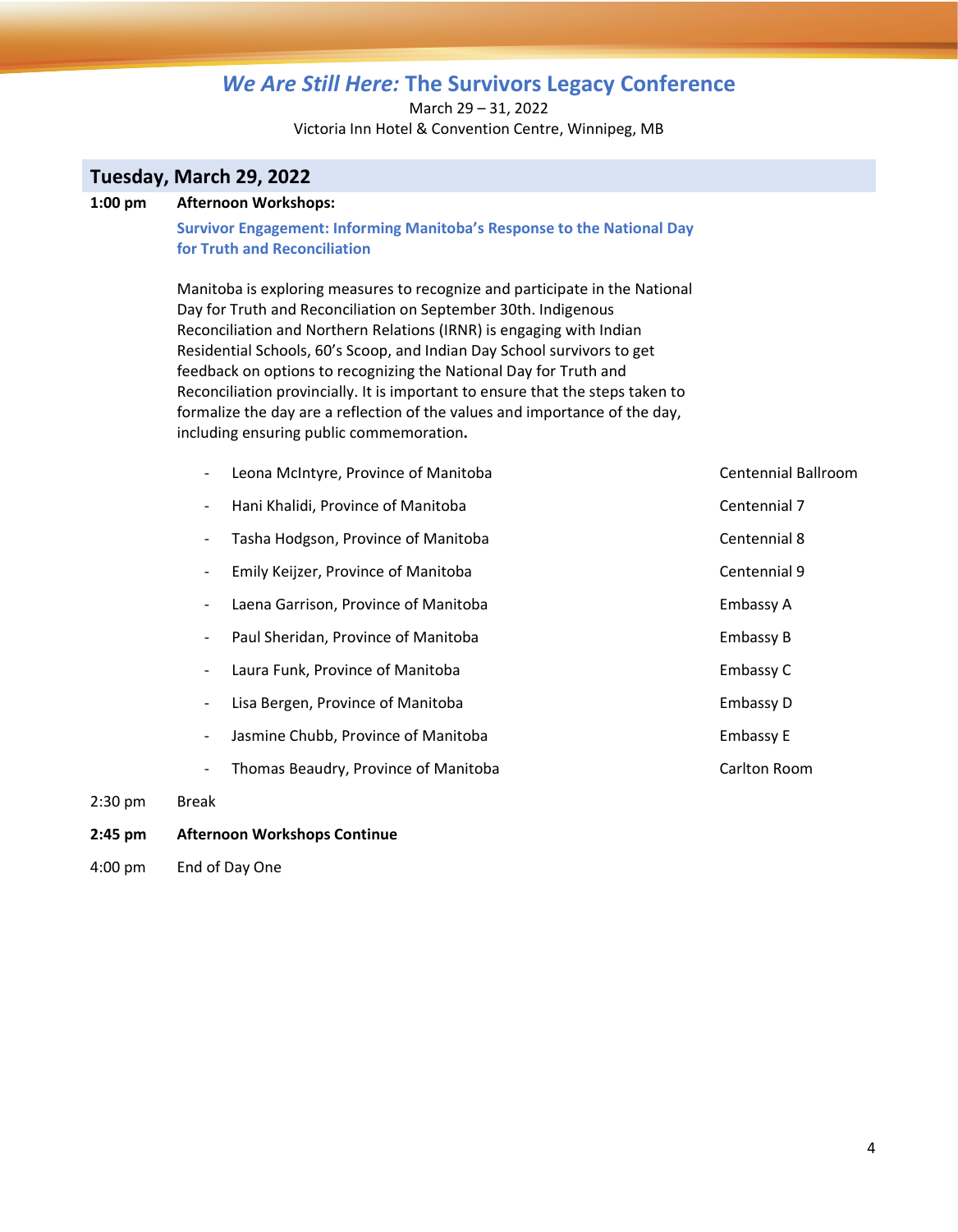March 29 – 31, 2022 Victoria Inn Hotel & Convention Centre, Winnipeg, MB

## <span id="page-7-0"></span>**AGENDA – DAY TWO**

|           | Wednesday, March 30, 2022                                                                                                                                                                                                                                               |                            |
|-----------|-------------------------------------------------------------------------------------------------------------------------------------------------------------------------------------------------------------------------------------------------------------------------|----------------------------|
| $8:00$ am | <b>Continental Breakfast</b>                                                                                                                                                                                                                                            | <b>Centennial Ballroom</b> |
|           | Registration                                                                                                                                                                                                                                                            | <b>Embassy F</b>           |
| $9:00$ am | <b>Morning Workshops:</b>                                                                                                                                                                                                                                               |                            |
|           | <b>Finding Our Way</b><br>Faylene Sutherland, North Thunder Bird, Turtle Clan<br>$\sim$<br>Floyd Sutherland, Blue Thunder Bear, Elk Clan<br>$\sim$ $-$                                                                                                                  | Centennial 7               |
|           | <b>Traditional Knowledge on Trauma</b><br>Jeff Wastesicoot<br>$\overline{\phantom{a}}$                                                                                                                                                                                  | Centennial 8               |
|           | <b>Being Anishinaabe [FULL DAY WORKSHOP]</b><br>Allen Sutherland<br>$\sim$                                                                                                                                                                                              | Centennial 9               |
|           | <b>Family &amp; Community Connections - Star Blanket Teaching</b><br>Kathy Pompana, IRS-RHSW/Knowledge Keeper, Anish Corporation                                                                                                                                        | Embassy A                  |
|           | <b>Ground Penetrating Radar Search</b><br>Andy Daniels, Cultural Support Provider (CSP), Cree Nation Tribal<br>$\overline{\phantom{a}}$<br>Health<br>Joe Partridge, CSP, Cree Nation Tribal Health                                                                      | Embassy B                  |
|           | <b>Restoring and Reclaiming our History and Way of Life</b><br>Frank Whitehead, Opaskwayak Cree Nation                                                                                                                                                                  | Embassy C                  |
|           | <b>Wills and Estates Kit for First Nations People</b><br>Terry McKellep, Wills and Estates Officer, Swampy Cree Tribal Council<br>$\overline{\phantom{a}}$<br>(SCTC)<br>Albertine Turner, SCTC<br>$\overline{\phantom{a}}$<br>Karen Richards, SCTC<br>$\qquad \qquad -$ | Embassy D                  |
|           | <b>Overview of Indigenous Services Canada, Estates Management</b><br>Allison Hornung, Manager, Estates, Revenues and Band Governance -<br>Manitoba Region Indigenous Services Canada, Government of Canada                                                              | <b>Embassy E</b>           |
| 10:30 am  | <b>Break</b>                                                                                                                                                                                                                                                            |                            |
| 10:45 am  | <b>Morning Workshops Continue</b>                                                                                                                                                                                                                                       |                            |
| 12:00 pm  | Lunch (provided)                                                                                                                                                                                                                                                        | <b>Centennial Ballroom</b> |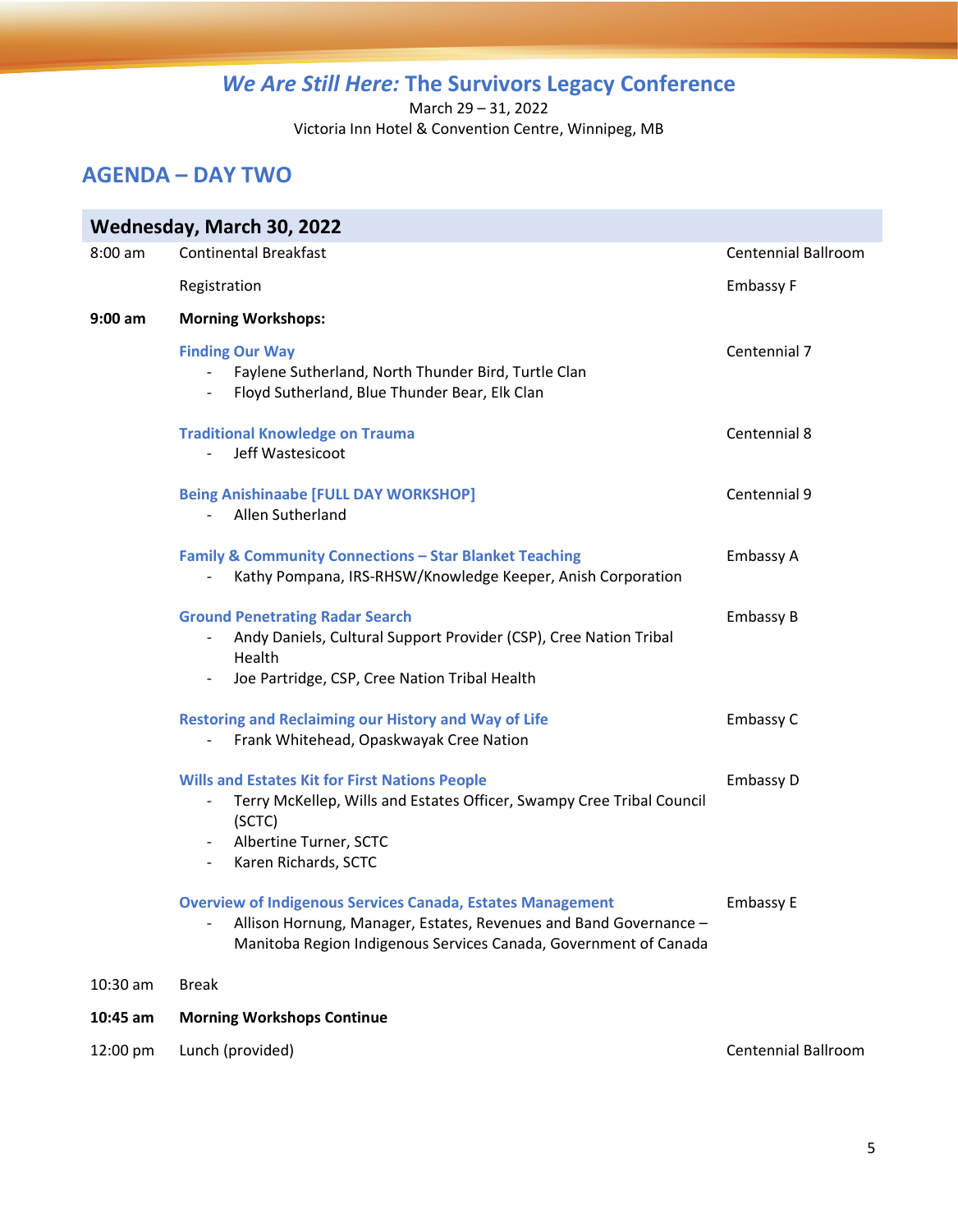March 29 – 31, 2022

Victoria Inn Hotel & Convention Centre, Winnipeg, MB

| Wednesday, March 30, 2022 |                                                                                                                                                                                                                                             |                            |  |
|---------------------------|---------------------------------------------------------------------------------------------------------------------------------------------------------------------------------------------------------------------------------------------|----------------------------|--|
| $1:00$ pm                 | <b>Afternoon Workshops:</b><br><b>Finding Our Way [REPEAT WORKSHOP]</b><br>Faylene Sutherland, North Thunder Bird, Turtle Clan<br>Floyd Sutherland, Blue Thunder Bear, Elk Clan                                                             | Centennial 7               |  |
|                           | <b>Traditional Knowledge on Trauma [REPEAT WORKSHOP]</b><br>Jeff Wastesicoot                                                                                                                                                                | Centennial 8               |  |
|                           | <b>Being Anishinaabe [CONTINUES]</b><br>Allen Sutherland<br>$\sim$                                                                                                                                                                          | Centennial 9               |  |
|                           | <b>Understanding Self-Inflicted Violence</b><br>Kathy Pompana, IRS-RHSW/Knowledge Keeper, Anish Corporation<br>Angela Lavallee<br>$\overline{\phantom{0}}$                                                                                  | Embassy A                  |  |
|                           | <b>Support for Approaching Elders and Entering Ceremonies</b><br>Vanessa Cook, Cultural Support Provider (CSP), Wa-Say Healing<br>Centre Inc                                                                                                | Embassy B                  |  |
|                           | Restoring and Reclaiming our History and Way of Life [REPEAT WORKSHOP]<br>Frank Whitehead, Opaskwayak Cree Nation                                                                                                                           | Embassy C                  |  |
|                           | Wills and Estates Kit for First Nations People [REPEAT WORKSHOP]<br>Terry McKellep, Wills and Estates Officer, Swampy Cree Tribal Council<br>(SCTC)<br>Albertine Turner, SCTC<br>$\sim$<br>Karen Richards, SCTC<br>$\overline{\phantom{0}}$ | Embassy D                  |  |
|                           | <b>Overview of Indigenous Services Canada, Estates Management [REPEAT</b><br><b>WORKSHOP]</b><br>Allison Hornung, Manager, Estates, Revenues and Band Governance -<br>Manitoba Region Indigenous Services Canada, Government of Canada      | <b>Embassy E</b>           |  |
| 2:30 pm                   | <b>Break</b>                                                                                                                                                                                                                                |                            |  |
| $2:45$ pm                 | <b>Afternoon Workshops Continue</b>                                                                                                                                                                                                         |                            |  |
| $4:00$ pm                 | End of Day Two                                                                                                                                                                                                                              |                            |  |
| 5:00 pm                   | <b>Dinner &amp; Entertainment</b>                                                                                                                                                                                                           | <b>Centennial Ballroom</b> |  |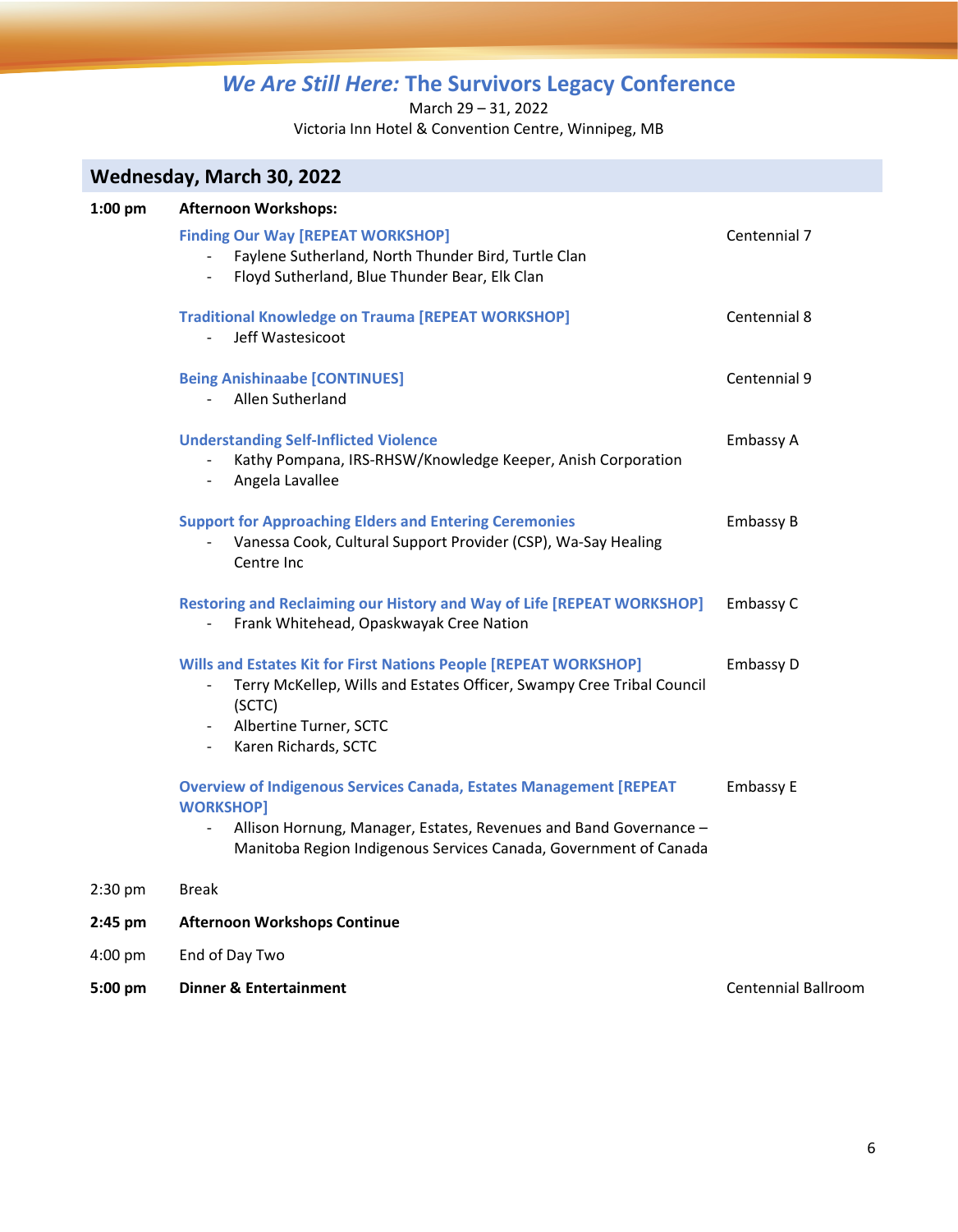March 29 – 31, 2022

Victoria Inn Hotel & Convention Centre, Winnipeg, MB

## <span id="page-9-0"></span>**AGENDA – DAY THREE**

| Thursday, March 31, 2022 |                                                                                                                                                                                                                                            |                            |  |
|--------------------------|--------------------------------------------------------------------------------------------------------------------------------------------------------------------------------------------------------------------------------------------|----------------------------|--|
| 8:00 am                  | <b>Continental Breakfast</b>                                                                                                                                                                                                               | <b>Centennial Ballroom</b> |  |
|                          | Registration                                                                                                                                                                                                                               | Embassy F                  |  |
| 9:00 am                  | <b>Morning Workshops:</b>                                                                                                                                                                                                                  |                            |  |
|                          | A Shared Journey - A Mother and Daughter Healing Journey from Survivors<br>to Thrivers<br>Christina Kitchekesik, Mother, IRS Survivor<br>$\blacksquare$<br>Candace Nykiforuk, Daughter, IRS Intergenerational Survivor<br>$\blacksquare$   | Centennial 7               |  |
|                          | <b>Traditional Knowledge on Trauma [REPEAT WORKSHOP]</b><br>Jeff Wastesicoot                                                                                                                                                               | Centennial 8               |  |
|                          | <b>White Buffalo Calf Woman Teachings</b><br>Kathy Pompana, IRS-RHSW/Knowledge Keeper, Anish Corporation<br>Ernest Daniels Jr., CSP, Anish Corporation<br>$\overline{\phantom{a}}$                                                         | Centennial 9               |  |
|                          | <b>2Spirit Resurgence in the 21st Century</b><br>Albert McLeod, Indigenous Cultural Facilitator                                                                                                                                            | Embassy A                  |  |
|                          | <b>Ground Penetrating Radar Search [REPEAT WORKSHOP]</b><br>Andy Daniels, Cultural Support Provider (CSP), Cree Nation Tribal<br>Health<br>Joe Partridge, CSP, Cree Nation Tribal Health<br>$\overline{\phantom{a}}$                       | Embassy B                  |  |
|                          | <b>Support for Approaching Elders and Entering Ceremonies [REPEAT</b><br><b>WORKSHOP]</b><br>Vanessa Cook, Cultural Support Provider (CSP), Wa-Say Healing<br>Centre Inc                                                                   | Embassy C                  |  |
|                          | Wills And Estates Kit For First Nation's People [REPEAT WORKSHOP]<br>Terry McKellep, Wills and Estates Officer, Swampy Cree Tribal Council<br>(SCTC)<br>Albertine Turner, SCTC<br>Karen Richards, SCTC                                     | Embassy D                  |  |
|                          | <b>Overview of Indigenous Services Canada, Estates Management [REPEAT</b><br><b>WORKSHOP]</b><br>Allison Hornung, Manager, Estates, Revenues and Band Governance -<br>Manitoba Region, Indigenous Services Canada, Government of<br>Canada | <b>Embassy E</b>           |  |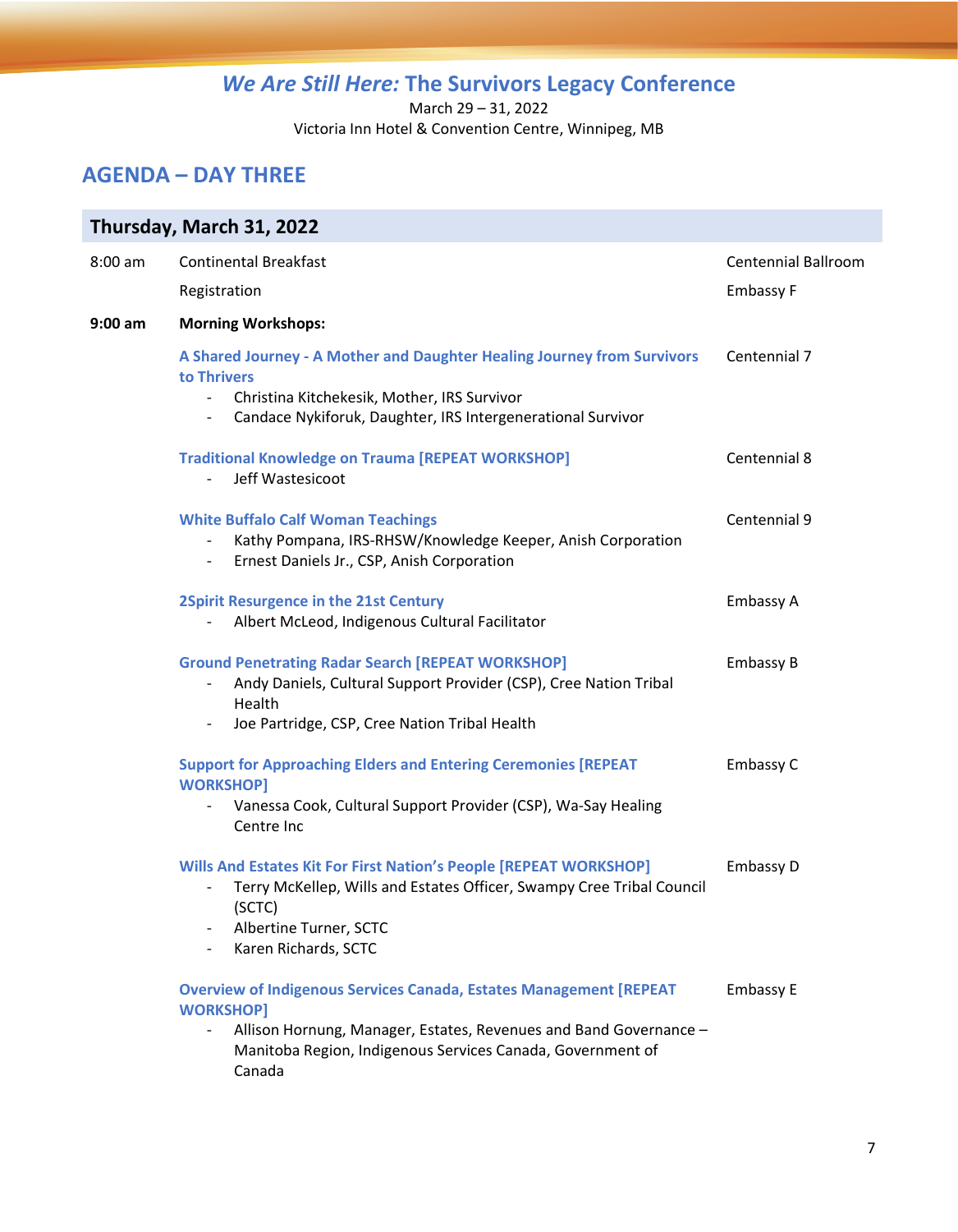March 29 – 31, 2022

Victoria Inn Hotel & Convention Centre, Winnipeg, MB

### **Thursday, March 31, 2022**

- 10:30 am Break
- **10:45 am Morning Workshops Continue**
- 12:00 pm Lunch (provided) Centennial Ballroom
- **1:00 pm Closing Plenary Centennial Ballroom**

#### **Closing Keynote Address:**

- Jeff Wastesicoot

- 2:30 pm Break
- **2:45 pm Closing Plenary Continues Centennial Ballroom**

#### **Closing Remarks:**

- Eva Wilson-Fontaine, Anish Corporation
- Wayne Mason Sr., Wa-Say Healing Centre Inc.

#### Closing Prayer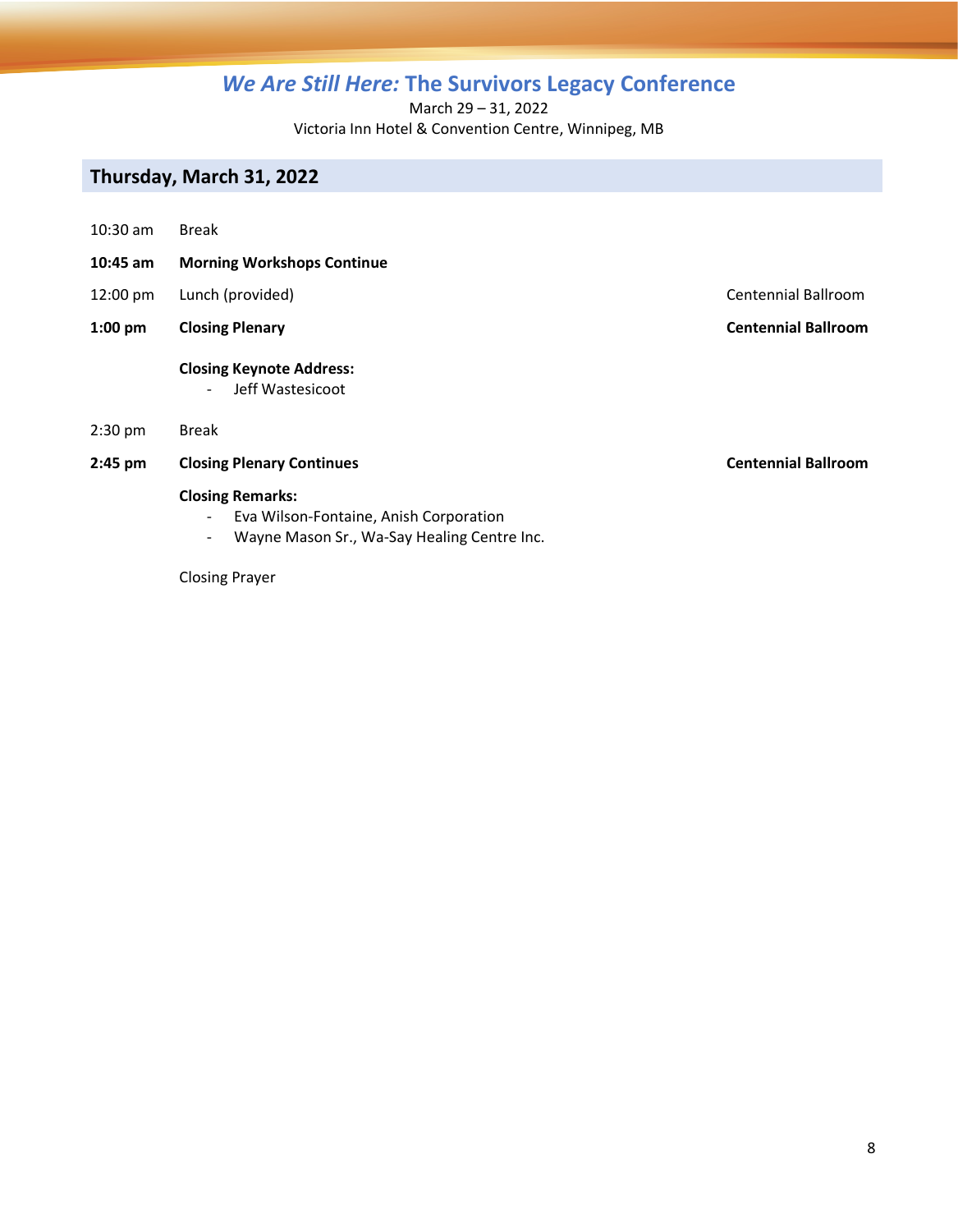March 29 – 31, 2022 Victoria Inn Hotel & Convention Centre, Winnipeg, MB

## <span id="page-11-0"></span>**WORSKHOPS – DAY ONE: TUESDAY, MARCH 29, 2022**

#### **DAY ONE: TUESDAY, MARCH 29, 2022 AFTERNOON WORKSHOPS (1:00 pm to 4:00 pm)**

| <b>WORKSHOP:</b>             | Survivor Engagement: Informing Manitoba's Response to the National Day for<br><b>Truth and Reconciliation</b>                                                                                                                                                                                                                                                                                                                                                                                                                                                                 |
|------------------------------|-------------------------------------------------------------------------------------------------------------------------------------------------------------------------------------------------------------------------------------------------------------------------------------------------------------------------------------------------------------------------------------------------------------------------------------------------------------------------------------------------------------------------------------------------------------------------------|
| <b>WORKSHOP DESCRIPTION:</b> | Manitoba is exploring measures to recognize and participate in the National Day for<br>Truth and Reconciliation on September 30th. Indigenous Reconciliation and<br>Northern Relations (IRNR) is engaging with Indian Residential School, 60's Scoop and<br>Indian Day School survivors to get feedback on options to recognizing the National<br>Day for Truth and Reconciliation provincially. It is important to ensure that the steps<br>taken to formalize the day are a reflection of the values and importance of the day,<br>including ensuring public commemoration. |
| <b>ROOM:</b>                 | <b>Centennial Ballroom</b>                                                                                                                                                                                                                                                                                                                                                                                                                                                                                                                                                    |
| <b>FACILITATOR:</b>          | Leona McIntyre, Province of Manitoba                                                                                                                                                                                                                                                                                                                                                                                                                                                                                                                                          |
| <b>ROOM:</b>                 | <b>Centennial 7</b>                                                                                                                                                                                                                                                                                                                                                                                                                                                                                                                                                           |
| <b>FACILITATOR:</b>          | Hani Khalidi, Province of Manitoba                                                                                                                                                                                                                                                                                                                                                                                                                                                                                                                                            |
| <b>ROOM:</b>                 | <b>Centennial 8</b>                                                                                                                                                                                                                                                                                                                                                                                                                                                                                                                                                           |
| <b>FACILITATOR:</b>          | Tasha Hodgson, Province of Manitoba                                                                                                                                                                                                                                                                                                                                                                                                                                                                                                                                           |
| <b>ROOM:</b>                 | <b>Centennial 9</b>                                                                                                                                                                                                                                                                                                                                                                                                                                                                                                                                                           |
| <b>FACILITATOR:</b>          | Emily Keijzer, Province of Manitoba                                                                                                                                                                                                                                                                                                                                                                                                                                                                                                                                           |
| <b>ROOM:</b>                 | <b>Embassy A</b>                                                                                                                                                                                                                                                                                                                                                                                                                                                                                                                                                              |
| <b>FACILITATOR:</b>          | Laena Garrison, Province of Manitoba                                                                                                                                                                                                                                                                                                                                                                                                                                                                                                                                          |
| <b>ROOM:</b>                 | <b>Embassy B</b>                                                                                                                                                                                                                                                                                                                                                                                                                                                                                                                                                              |
| <b>FACILITATOR:</b>          | Paul Sheridan, Province of Manitoba                                                                                                                                                                                                                                                                                                                                                                                                                                                                                                                                           |
| <b>ROOM:</b>                 | <b>Embassy C</b>                                                                                                                                                                                                                                                                                                                                                                                                                                                                                                                                                              |
| <b>FACILITATOR:</b>          | Laura Funk, Province of Manitoba                                                                                                                                                                                                                                                                                                                                                                                                                                                                                                                                              |
| <b>ROOM:</b>                 | <b>Embassy D</b>                                                                                                                                                                                                                                                                                                                                                                                                                                                                                                                                                              |
| <b>FACILITATOR:</b>          | Lisa Bergen, Province of Manitoba                                                                                                                                                                                                                                                                                                                                                                                                                                                                                                                                             |
| <b>ROOM:</b>                 | <b>Embassy E</b>                                                                                                                                                                                                                                                                                                                                                                                                                                                                                                                                                              |
| <b>FACILITATOR:</b>          | Jasmine Chubb, Province of Manitoba                                                                                                                                                                                                                                                                                                                                                                                                                                                                                                                                           |
| <b>ROOM:</b>                 | <b>Carlton Room</b>                                                                                                                                                                                                                                                                                                                                                                                                                                                                                                                                                           |
| <b>FACILITATOR:</b>          | Thomas Beaudry, Province of Manitoba                                                                                                                                                                                                                                                                                                                                                                                                                                                                                                                                          |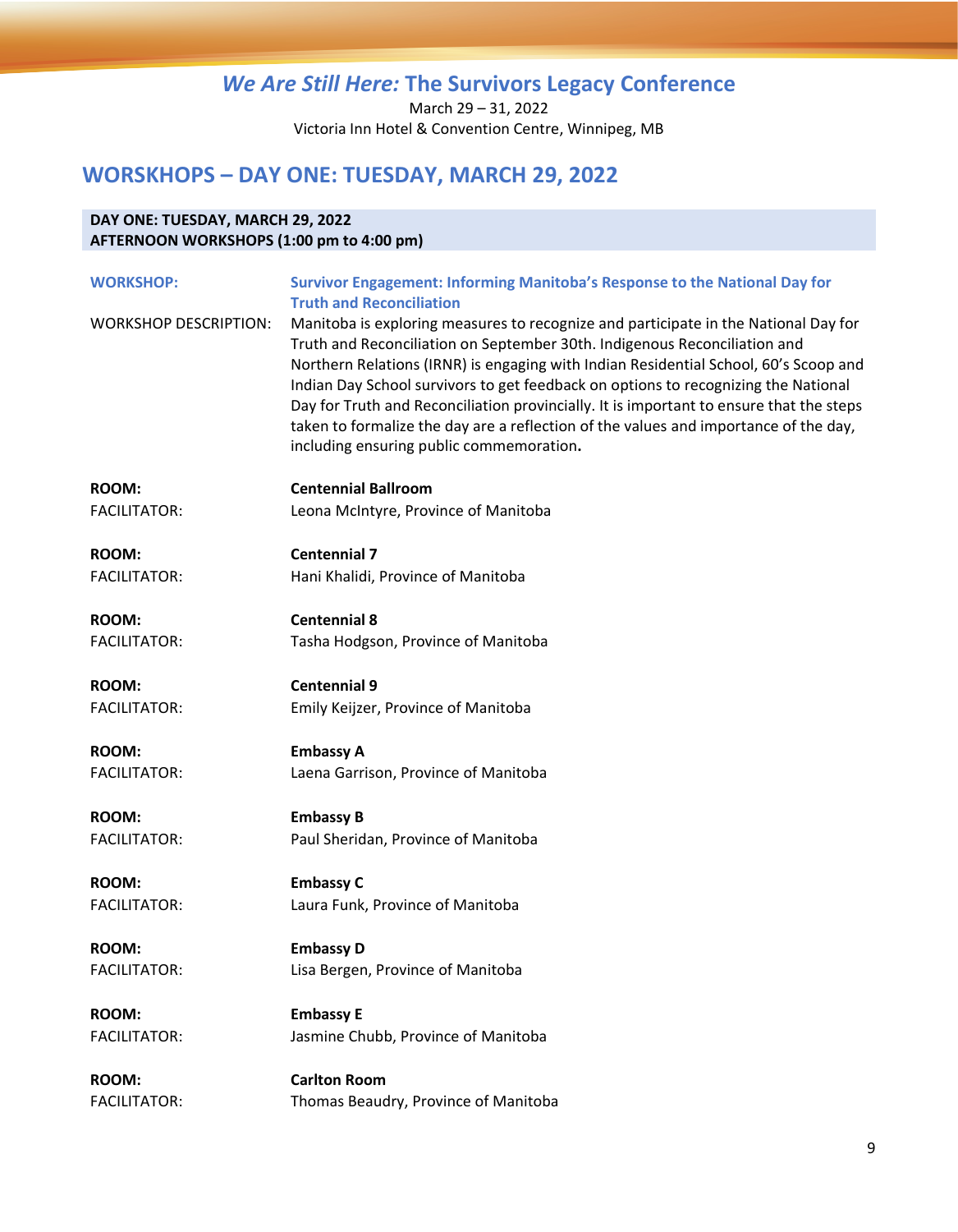March 29 – 31, 2022 Victoria Inn Hotel & Convention Centre, Winnipeg, MB

## <span id="page-12-0"></span>**WORSKHOPS – DAY TWO, WEDNESDAY, MARCH 30, 2022**

| DAY TWO: WEDNESDAY, MARCH 30, 2022<br>MORNING WORKSHOPS (9:00 am to 12:00 pm) |                                                                                                                                                                                                                           |  |
|-------------------------------------------------------------------------------|---------------------------------------------------------------------------------------------------------------------------------------------------------------------------------------------------------------------------|--|
| <b>WORKSHOP:</b>                                                              | <b>Finding Our Way</b>                                                                                                                                                                                                    |  |
| ROOM:                                                                         | Centennial 7                                                                                                                                                                                                              |  |
| PRESENTER(S):                                                                 | Faylene Sutherland, North Thunder Bird, Turtle Clan<br>Floyd Sutherland, Blue Thunder Bear, Elk Clan                                                                                                                      |  |
| <b>WORKSHOP DESCRIPTION:</b>                                                  | Reclaiming our ancestral ways and making our paths. Our journeys with the way of<br>life that we are reclaiming.                                                                                                          |  |
| <b>WORKSHOP:</b>                                                              | <b>Traditional Knowledge on Trauma</b>                                                                                                                                                                                    |  |
| ROOM:                                                                         | Centennial 8                                                                                                                                                                                                              |  |
| PRESENTER(S):                                                                 | Jeff Wastesicoot                                                                                                                                                                                                          |  |
| <b>WORKSHOP DESCRIPTION:</b>                                                  | Come to understand "grieving" through our languages and ceremonies.                                                                                                                                                       |  |
| <b>WORKSHOP:</b>                                                              | <b>Being Anishinaabe [FULL DAY WORKSHOP]</b>                                                                                                                                                                              |  |
| ROOM:                                                                         | Centennial 9                                                                                                                                                                                                              |  |
| PRESENTER(S):                                                                 | Allen Sutherland                                                                                                                                                                                                          |  |
| <b>WORKSHOP DESCRIPTION:</b>                                                  | Learn what it is to be a human being on Turtle Island:<br><b>Origin Stories</b><br>History Part 1 & 2<br><b>Healing Historical Trauma</b><br>$\overline{\phantom{a}}$                                                     |  |
| <b>WORKSHOP:</b>                                                              | <b>Family &amp; Community Connections - Star Blanket Teaching</b>                                                                                                                                                         |  |
| ROOM:                                                                         | Embassy A                                                                                                                                                                                                                 |  |
| PRESENTER(S):                                                                 | Kathy Pompana, IRS-RHSW/Knowledge Keeper, Anish Corporation                                                                                                                                                               |  |
| <b>WORKSHOP DESCRIPTION:</b>                                                  | Prior to colonization, and Indian Residential Schools, Indigenous peoples lives in<br>tight knit camps where every person in the camp had responsibilities and purpose -<br>from the very young to the very old.          |  |
|                                                                               | "It takes a community to raise a child" is at the heart of this Star Blanket teaching.<br>Using a star blanket we will discuss the significance of the pattern and how it relates<br>to family and community connections. |  |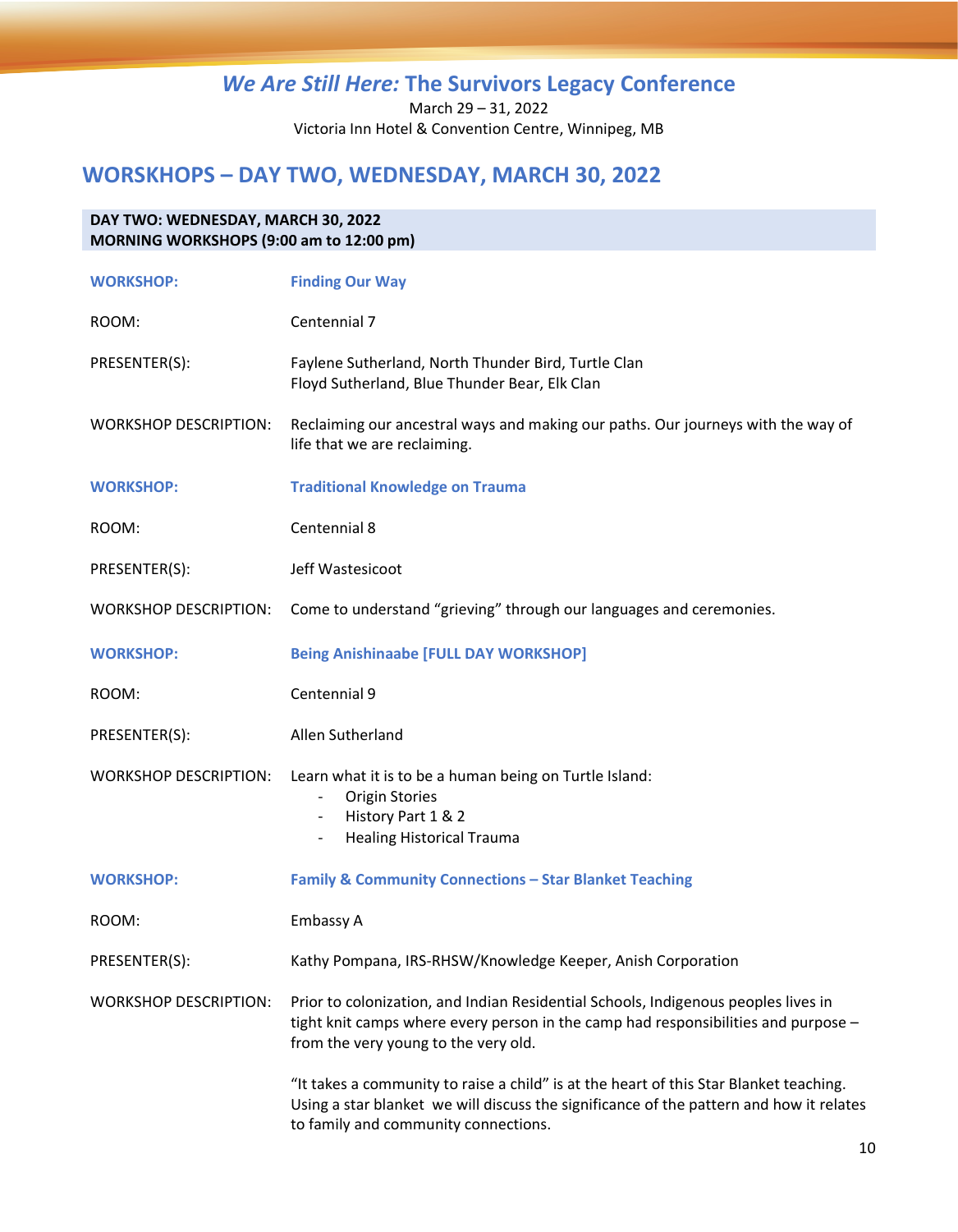March 29 – 31, 2022 Victoria Inn Hotel & Convention Centre, Winnipeg, MB

#### **DAY TWO: WEDNESDAY, MARCH 30, 2022 MORNING WORKSHOPS (9:00 am to 12:00 pm)**

| <b>WORKSHOP:</b>             | <b>Ground Penetrating Radar Search</b>                                                                                                                                                                                                                                                                                                                                                                               |
|------------------------------|----------------------------------------------------------------------------------------------------------------------------------------------------------------------------------------------------------------------------------------------------------------------------------------------------------------------------------------------------------------------------------------------------------------------|
| ROOM:                        | Embassy B                                                                                                                                                                                                                                                                                                                                                                                                            |
| PRESENTER(S):                | Andy Daniels, Cultural Support Provider (CSP), Cree Nation Tribal Health<br>Joe Partridge, CSP, Cree Nation Tribal Health                                                                                                                                                                                                                                                                                            |
| <b>WORKSHOP DESCRIPTION:</b> | This workshop will provide a history of the McKay Residential School at Fischer<br>Island in Opaskwayak Cree Nation as well as update on the ground penetrating radar<br>search of the site.                                                                                                                                                                                                                         |
| <b>WORKSHOP:</b>             | <b>Restoring and Reclaiming our History and Way of Life</b>                                                                                                                                                                                                                                                                                                                                                          |
| ROOM:                        | Embassy C                                                                                                                                                                                                                                                                                                                                                                                                            |
| PRESENTER(S):                | Frank Whitehead, Opaskwayak Cree Nation                                                                                                                                                                                                                                                                                                                                                                              |
| <b>WORKSHOP DESCRIPTION:</b> | Decolonizing the mind to restore and reclaim our languages, our culture, and our<br>ceremonies.                                                                                                                                                                                                                                                                                                                      |
| <b>WORKSHOP:</b>             | <b>Wills and Estates Kit for First Nations People</b>                                                                                                                                                                                                                                                                                                                                                                |
| ROOM:                        | Embassy D                                                                                                                                                                                                                                                                                                                                                                                                            |
| PRESENTER(S):                | Terry McKellep, Wills and Estates Officer, Swampy Cree Tribal Council (SCTC)<br>Albertine Turner, SCTC<br>Karen Richards, SCTC                                                                                                                                                                                                                                                                                       |
| <b>WORKSHOP DESCRIPTION:</b> | The importance of writing a Will and Estate planning has to be re-enforced on First<br>Nations. Swampy Cree Tribal Council received funding to update the Wills and<br>Estates kit for First Nations people. This program will help and encourage First<br>Nation members to plan and administer estates and to update the Swampy Cree<br>Tribal Council Wills Kit for draft review and publishing for distribution. |
|                              | The project will provide opportunities for individuals, communities and<br>organizations to develop strong governance, administrative systems and additional<br>capacity building for estate plans and administration. The goal of the project is to<br>encourage an increase the number of Wills written by First Nations individuals.                                                                              |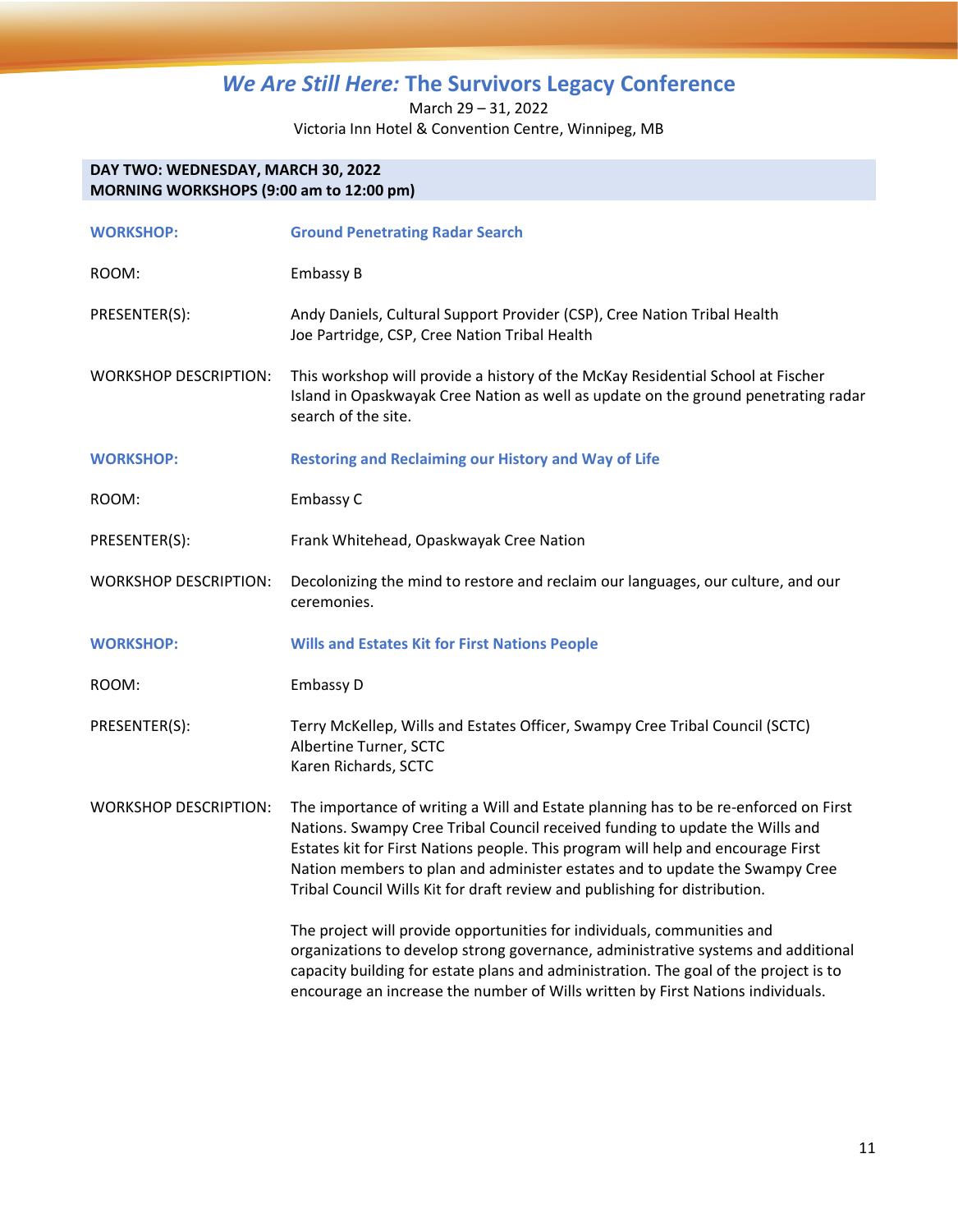March 29 – 31, 2022 Victoria Inn Hotel & Convention Centre, Winnipeg, MB

#### **DAY TWO: WEDNESDAY, MARCH 30, 2022 MORNING WORKSHOPS (9:00 am to 12:00 pm)**

| <b>WORKSHOP:</b>      | <b>Overview of Indigenous Services Canada, Estates Management</b>                                                                      |
|-----------------------|----------------------------------------------------------------------------------------------------------------------------------------|
| ROOM:                 | Embassy E                                                                                                                              |
| PRESENTER(S):         | Allison Hornung, Manager, Estates, Revenues and Band Governance - Manitoba<br>Region, Indigenous Services Canada, Government of Canada |
| WORKSHOP DESCRIPTION: | One-on-one discussions related to specific Estates, or general questions regarding<br>Estates.                                         |

#### **DAY TWO: WEDNESDAY, MARCH 30, 2022 AFTERNOON WORKSHOPS (1:00 pm to 4:00 pm)**

| <b>WORKSHOP:</b>             | <b>Finding Our Way [REPEAT WORKSHOP]</b>                                                                                                                                                          |
|------------------------------|---------------------------------------------------------------------------------------------------------------------------------------------------------------------------------------------------|
| ROOM:                        | Centennial 7                                                                                                                                                                                      |
| PRESENTER(S):                | Faylene Sutherland, North Thunder Bird, Turtle Clan<br>Floyd Sutherland, Blue Thunder Bear, Elk Clan                                                                                              |
| <b>WORKSHOP DESCRIPTION:</b> | Reclaiming our ancestral ways and making our paths. Our journeys with the way of<br>life that we are reclaiming.                                                                                  |
| <b>WORKSHOP:</b>             | <b>Traditional Knowledge on Trauma [REPEAT WORKSHOP]</b>                                                                                                                                          |
| ROOM:                        | Centennial 8                                                                                                                                                                                      |
| PRESENTER(S):                | Jeff Wastesicoot                                                                                                                                                                                  |
| <b>WORKSHOP DESCRIPTION:</b> | Come to understand "grieving" through our languages and ceremonies.                                                                                                                               |
| <b>WORKSHOP:</b>             | <b>Being Anishinaabe [CONTINUES]</b>                                                                                                                                                              |
| ROOM:                        | Centennial 9                                                                                                                                                                                      |
| PRESENTER(S):                | Allen Sutherland                                                                                                                                                                                  |
| <b>WORKSHOP DESCRIPTION:</b> | Learn what it is to be a human being on Turtle Island:<br><b>Origin Stories</b><br>$\overline{\phantom{a}}$<br>History Part 1 & 2<br><b>Healing Historical Trauma</b><br>$\overline{\phantom{a}}$ |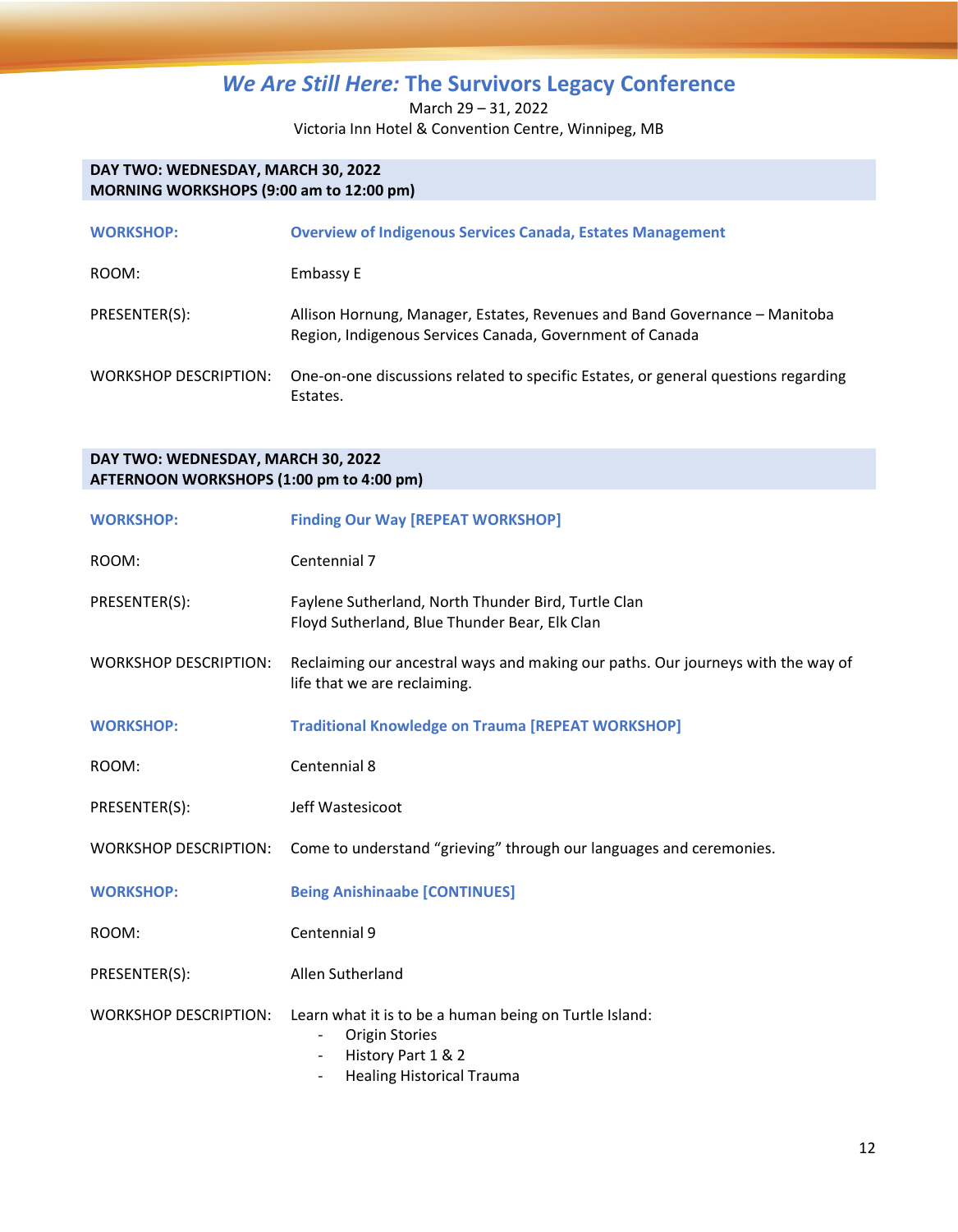March 29 – 31, 2022 Victoria Inn Hotel & Convention Centre, Winnipeg, MB

#### **DAY TWO: WEDNESDAY, MARCH 30, 2022 AFTERNOON WORKSHOPS (1:00 pm to 4:00 pm)**

| <b>WORKSHOP:</b>             | <b>Understanding Self-Inflicted Violence</b>                                                                                                                                                                                                                                                                                                                                                                        |
|------------------------------|---------------------------------------------------------------------------------------------------------------------------------------------------------------------------------------------------------------------------------------------------------------------------------------------------------------------------------------------------------------------------------------------------------------------|
| ROOM:<br>PRESENTER(S):       | Embassy A<br>Kathy Pompana, IRS-RHSW/Knowledge Keeper, Anish Corporation<br>Angela Lavallee                                                                                                                                                                                                                                                                                                                         |
| <b>WORKSHOP DESCRIPTION:</b> | Self-Inflicted Violence (SIV) - Also known as Self-Harm or Self-Injury, may be<br>confusing and difficult to understand. Many people have a hard time understanding<br>and talking about SIV because this behaviour may seem unnatural and unnecessary.                                                                                                                                                             |
|                              | Many of us have family members that use SIV for various reasons so It's important<br>to understand what motivates someone to harm themselves, because not all people<br>do it for the same reason.                                                                                                                                                                                                                  |
|                              | In this workshop, we will discuss what SIV is, the different types of SIV, the nature<br>and cycles of SIV, and how family and friends can help loved ones end SIV<br>behaviours.                                                                                                                                                                                                                                   |
| <b>WORKSHOP:</b>             | <b>Support for Approaching Elders and Entering Ceremonies</b>                                                                                                                                                                                                                                                                                                                                                       |
| ROOM:                        | Embassy B                                                                                                                                                                                                                                                                                                                                                                                                           |
| PRESENTER(S):                | Vanessa Cook, Cultural Support Provider (CSP), Wa-Say Healing Centre Inc.                                                                                                                                                                                                                                                                                                                                           |
| <b>WORKSHOP DESCRIPTION:</b> | As people connect and reconnect to Indigenous culture and ceremonies common<br>questions are asked; How do I find an Elder? What is an offering? How much<br>Tobacco is the "right" amount? Do I have to wear a ribbon shirt or skirt and where<br>do I get them? In this session we will go over some protocols of seeking Medicine<br>People, answer questions and share ways of accessing Indigenous ceremonies. |
| <b>WORKSHOP:</b>             | <b>Restoring and Reclaiming our History and Way of Life [REPEAT WORKSHOP]</b>                                                                                                                                                                                                                                                                                                                                       |
| ROOM:                        | Embassy C                                                                                                                                                                                                                                                                                                                                                                                                           |
| PRESENTER(S):                | Frank Whitehead, Opaskwayak Cree Nation                                                                                                                                                                                                                                                                                                                                                                             |
| <b>WORKSHOP DESCRIPTION:</b> | Decolonizing the mind to restore and reclaim our languages, our culture, and our<br>ceremonies.                                                                                                                                                                                                                                                                                                                     |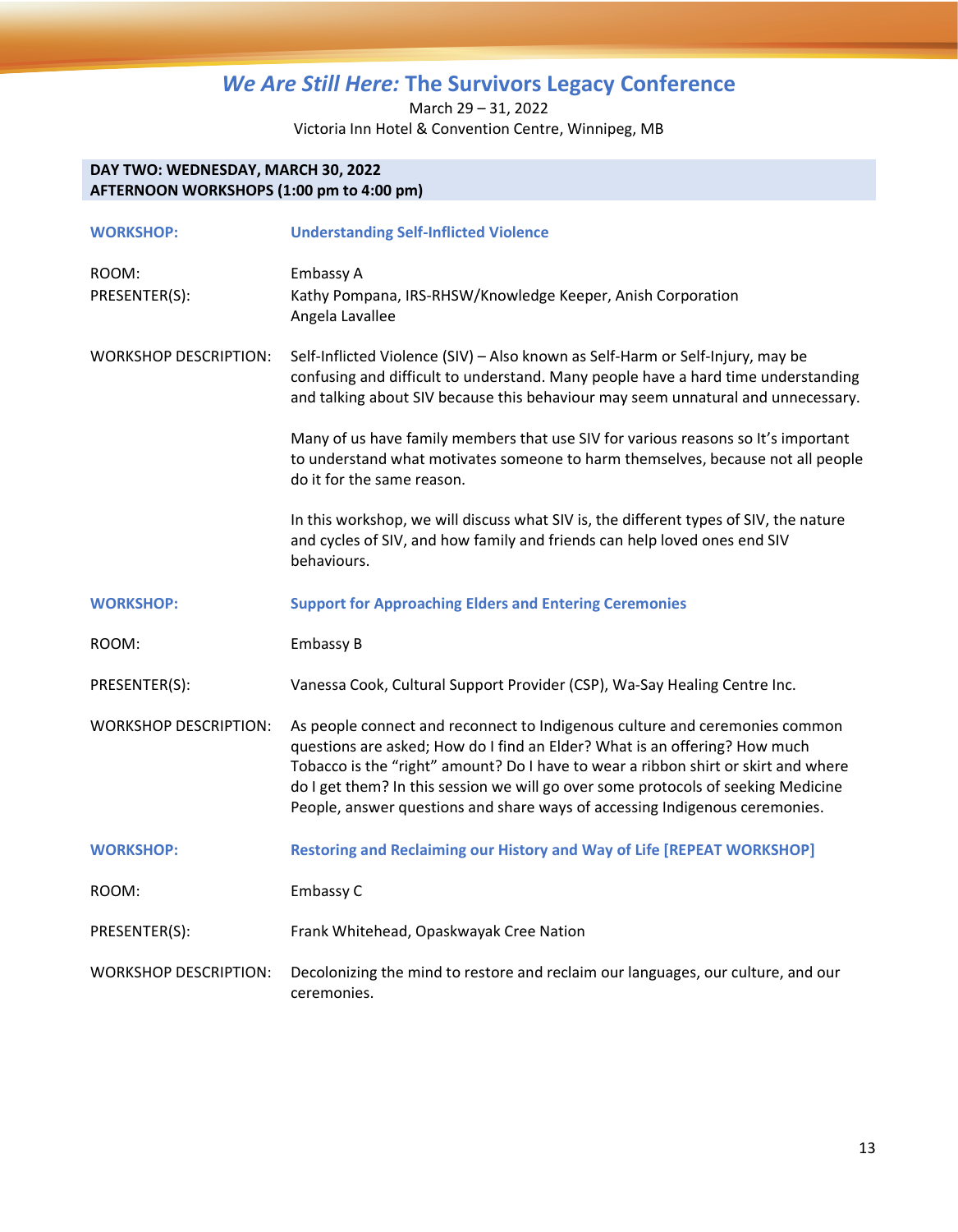March 29 – 31, 2022 Victoria Inn Hotel & Convention Centre, Winnipeg, MB

#### **DAY TWO: WEDNESDAY, MARCH 30, 2022 AFTERNOON WORKSHOPS (1:00 pm to 4:00 pm)**

| <b>WORKSHOP:</b>             | Wills and Estates Kit for First Nations People [REPEAT WORKSHOP]                                                                                                                                                                                                                                                                                                                                                                                                                                                                                                                     |
|------------------------------|--------------------------------------------------------------------------------------------------------------------------------------------------------------------------------------------------------------------------------------------------------------------------------------------------------------------------------------------------------------------------------------------------------------------------------------------------------------------------------------------------------------------------------------------------------------------------------------|
| ROOM:                        | Embassy D                                                                                                                                                                                                                                                                                                                                                                                                                                                                                                                                                                            |
| PRESENTER(S):                | Terry McKellep, Wills and Estates Officer, Swampy Cree Tribal Council (SCTC)<br>Albertine Turner, SCTC<br>Karen Richards, SCTC                                                                                                                                                                                                                                                                                                                                                                                                                                                       |
| <b>WORKSHOP DESCRIPTION:</b> | The importance of writing a Will and Estate planning has to be re-enforced on First<br>Nations. Swampy Cree Tribal Council received funding to update the Wills and<br>Estates kit for First Nations people. This program will help and encourage First<br>Nation members to plan and administer estates and to update the Swampy Cree<br>Tribal Council Wills Kit for draft review and publishing for distribution.<br>The project will provide opportunities for individuals, communities and<br>organizations to develop strong governance, administrative systems and additional |
|                              | capacity building for estate plans and administration. The goal of the project is to<br>encourage an increase the number of Wills written by First Nations individuals.                                                                                                                                                                                                                                                                                                                                                                                                              |
| <b>WORKSHOP:</b>             | <b>Overview of Indigenous Services Canada, Estates Management [REPEAT</b><br><b>WORKSHOP]</b>                                                                                                                                                                                                                                                                                                                                                                                                                                                                                        |
| ROOM:                        | Embassy E                                                                                                                                                                                                                                                                                                                                                                                                                                                                                                                                                                            |
| PRESENTER(S):                | Allison Hornung, Manager, Estates, Revenues and Band Governance - Manitoba<br>Region, Indigenous Services Canada, Government of Canada                                                                                                                                                                                                                                                                                                                                                                                                                                               |
| <b>WORKSHOP DESCRIPTION:</b> | One-on-one discussions related to specific Estates, or general questions regarding<br>Estates.                                                                                                                                                                                                                                                                                                                                                                                                                                                                                       |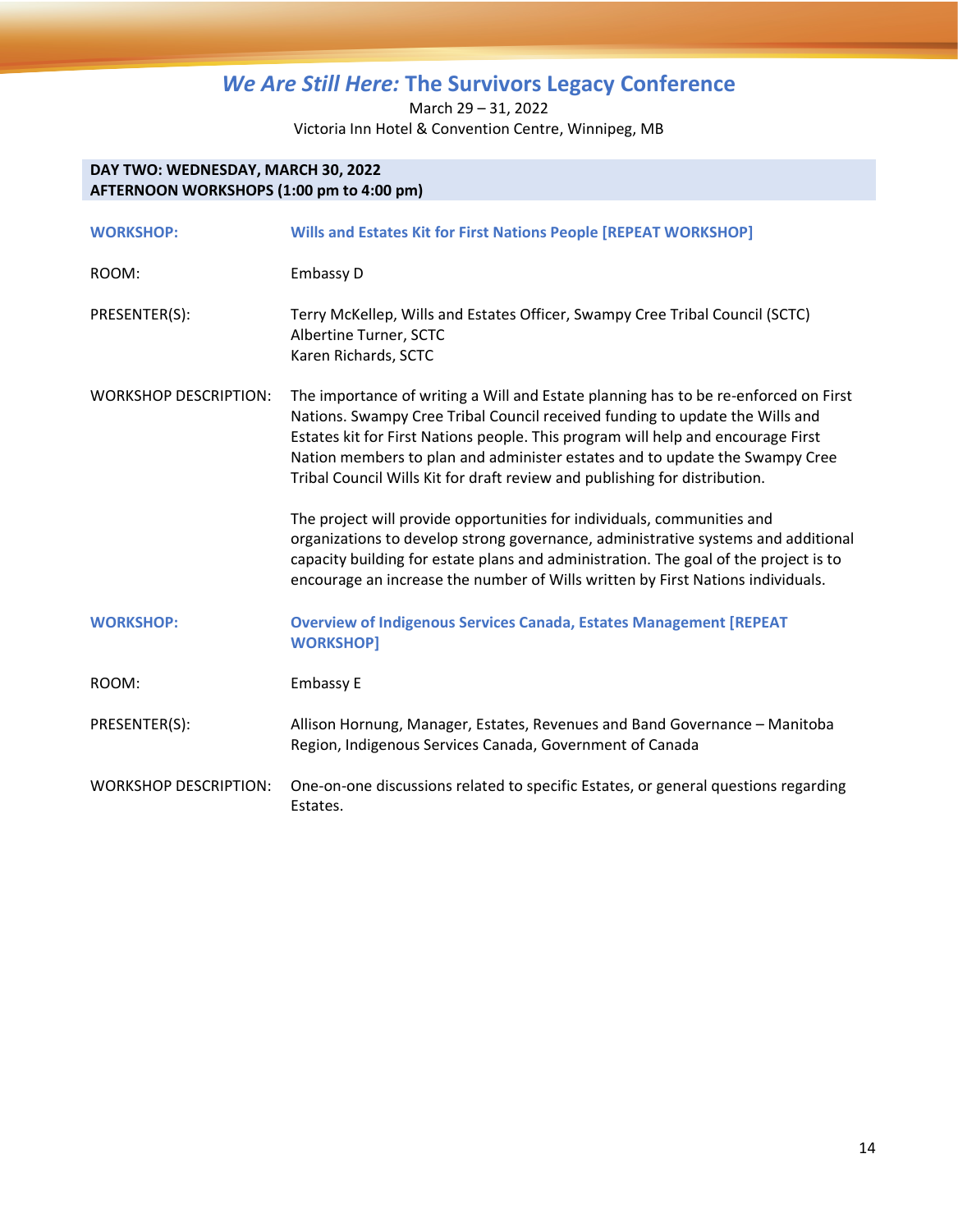March 29 – 31, 2022 Victoria Inn Hotel & Convention Centre, Winnipeg, MB

## <span id="page-17-0"></span>**WORSKHOPS – DAY THREE, THURSDAY, MARCH 31, 2022**

## **DAY THREE: THURSDAY, MARCH 31, 2022 MORNING WORKSHOPS (9:00 am to 12:00 pm) WORKSHOP: A Shared Journey - A Mother and Daughter Healing Journey from Survivors to Thrivers** ROOM: Centennial 7 PRESENTER(S): Christina Kitchekesik, Mother, IRS Survivor Candace Nykiforuk, Daughter, IRS Intergenerational Survivor WORKSHOP DESCRIPTION: Christina, a Residential School Survivor will be sharing her story about IRS and her healing journey. Her daughter Candace (intergenerational ) will share the effects and impact of IRS and will share her journey. Together they will share how their journey brought them together and their continuous healing to this day **WORKSHOP: Traditional Knowledge on Trauma [REPEAT WORKSHOP]** ROOM: Centennial 8 PRESENTER(S): Jeff Wastesicoot WORKSHOP DESCRIPTION: Come to understand "grieving" through our languages and ceremonies. **WORKSHOP: White Buffalo Calf Woman Teachings** ROOM: Centennial 9 PRESENTER(S): Kathy Pompana, IRS-RHSW/Knowledge Keeper, Anish Corporation Ernest Daniels Jr., CSP, Anish Corporation WORKSHOP DESCRIPTION: Our oral history tells us that many years ago, White Buffalo Calf Woman brought the sacred pipe and seven rites/teachings to the people of the plains to follow and share with others. In this workshop we will discuss these seven rites, their original intentions, and how these teachings have changed over the years.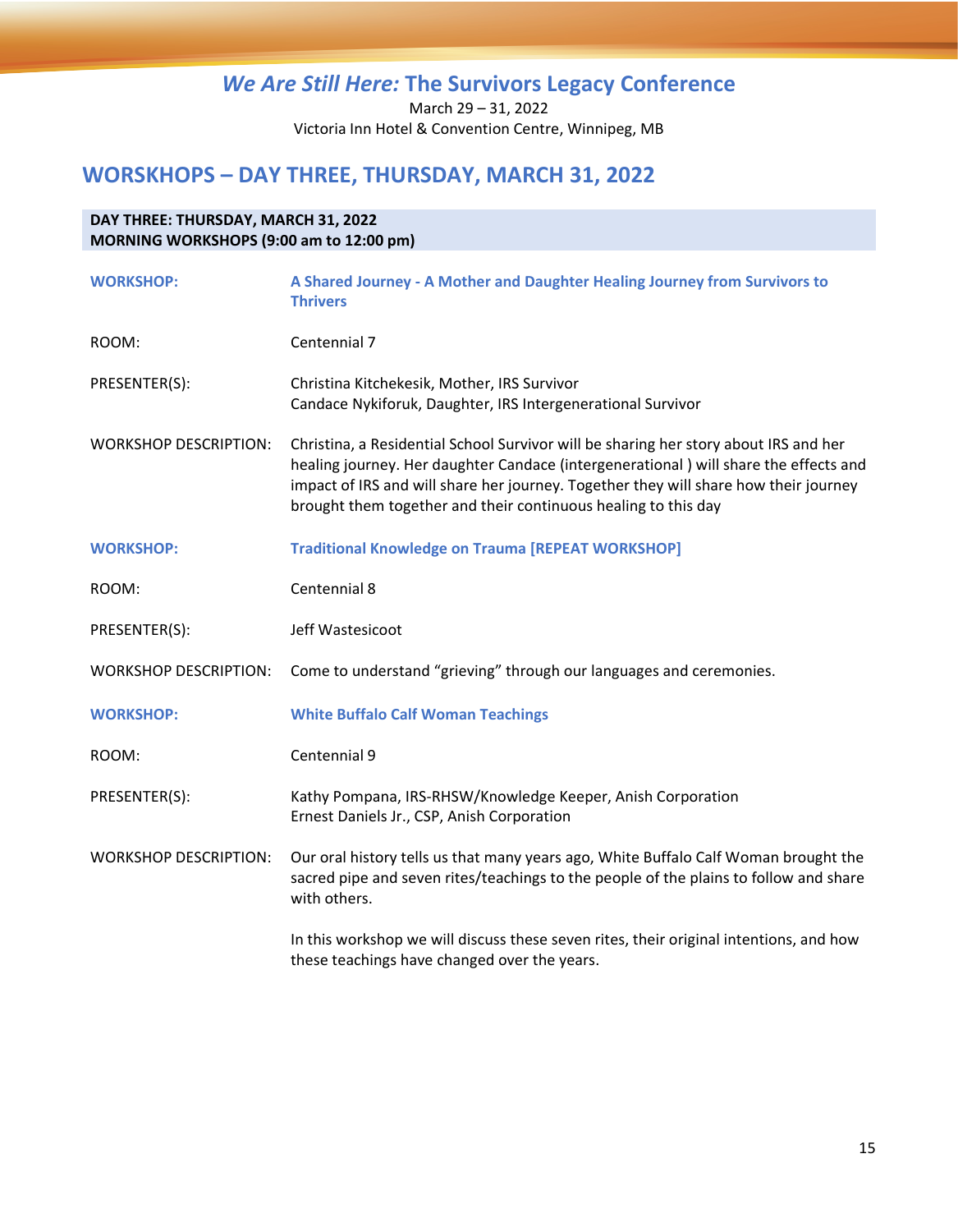March 29 – 31, 2022 Victoria Inn Hotel & Convention Centre, Winnipeg, MB

#### **DAY THREE: THURSDAY, MARCH 31, 2022 MORNING WORKSHOPS (9:00 am to 12:00 pm)**

| <b>WORKSHOP:</b>             | <b>2Spirit Resurgence in the 21st Century</b>                                                                                                                                                                                                                                                                                                                                                                                                                                                                                                  |
|------------------------------|------------------------------------------------------------------------------------------------------------------------------------------------------------------------------------------------------------------------------------------------------------------------------------------------------------------------------------------------------------------------------------------------------------------------------------------------------------------------------------------------------------------------------------------------|
| ROOM:                        | Embassy A                                                                                                                                                                                                                                                                                                                                                                                                                                                                                                                                      |
| PRESENTER(S):                | Albert McLeod, Indigenous Cultural Facilitator                                                                                                                                                                                                                                                                                                                                                                                                                                                                                                 |
| <b>WORKSHOP DESCRIPTION:</b> | The identity and social roles of (2Spirit) Indigenous LGBTQ+ people were erased as<br>colonization spread across the Americas. The state and Euro-Christian churches<br>worked hand-in-hand to pathologize and shame 2Spirit people until they lived on<br>the periphery of society. Then in 1975, they began to reclaim their histories and<br>roles. 2Spirit people were included in the 231 Calls for Justice identified in the<br>National MMIWG Inquiry thus changing the trajectory of gender-based rights in<br>Indigenous communities. |
|                              | This presentation will provide a retrospective on the 2Spirit resurgence in Canada<br>and the US in the context of decolonization, reconciliation, and Indigenization. As<br>Canada moves forward to resolve the turbulent relationship with Indigenous<br>peoples, the recognition and inclusion of 2Spirit people is key.                                                                                                                                                                                                                    |
| <b>WORKSHOP:</b>             | <b>Ground Penetrating Radar Search [REPEAT WORKSHOP]</b>                                                                                                                                                                                                                                                                                                                                                                                                                                                                                       |
| ROOM:                        | <b>Embassy B</b>                                                                                                                                                                                                                                                                                                                                                                                                                                                                                                                               |
| PRESENTER(S):                | Andy Daniels, Cultural Support Provider (CSP), Cree Nation Tribal Health<br>Joe Partridge, CSP, Cree Nation Tribal Health                                                                                                                                                                                                                                                                                                                                                                                                                      |
| <b>WORKSHOP DESCRIPTION:</b> | This workshop will provide a history of the McKay Residential School at Fischer<br>Island in Opaskwayak Cree Nation as well as update on the ground penetrating radar<br>search of the site.                                                                                                                                                                                                                                                                                                                                                   |
| <b>WORKSHOP:</b><br>ROOM:    | <b>Support for Approaching Elders and Entering Ceremonies [REPEAT WORKSHOP]</b><br>Embassy C                                                                                                                                                                                                                                                                                                                                                                                                                                                   |
| PRESENTER(S):                | Vanessa Cook, Cultural Support Provider (CSP), Wa-Say Healing Centre Inc.                                                                                                                                                                                                                                                                                                                                                                                                                                                                      |
| <b>WORKSHOP DESCRIPTION:</b> | As people connect and reconnect to Indigenous culture and ceremonies common<br>questions are asked; How do I find an Elder? What is an offering? How much<br>Tobacco is the "right" amount? Do I have to wear a ribbon shirt or skirt and where<br>do I get them? In this session we will go over some protocols of seeking Medicine<br>People, answer questions and share ways of accessing Indigenous ceremonies.                                                                                                                            |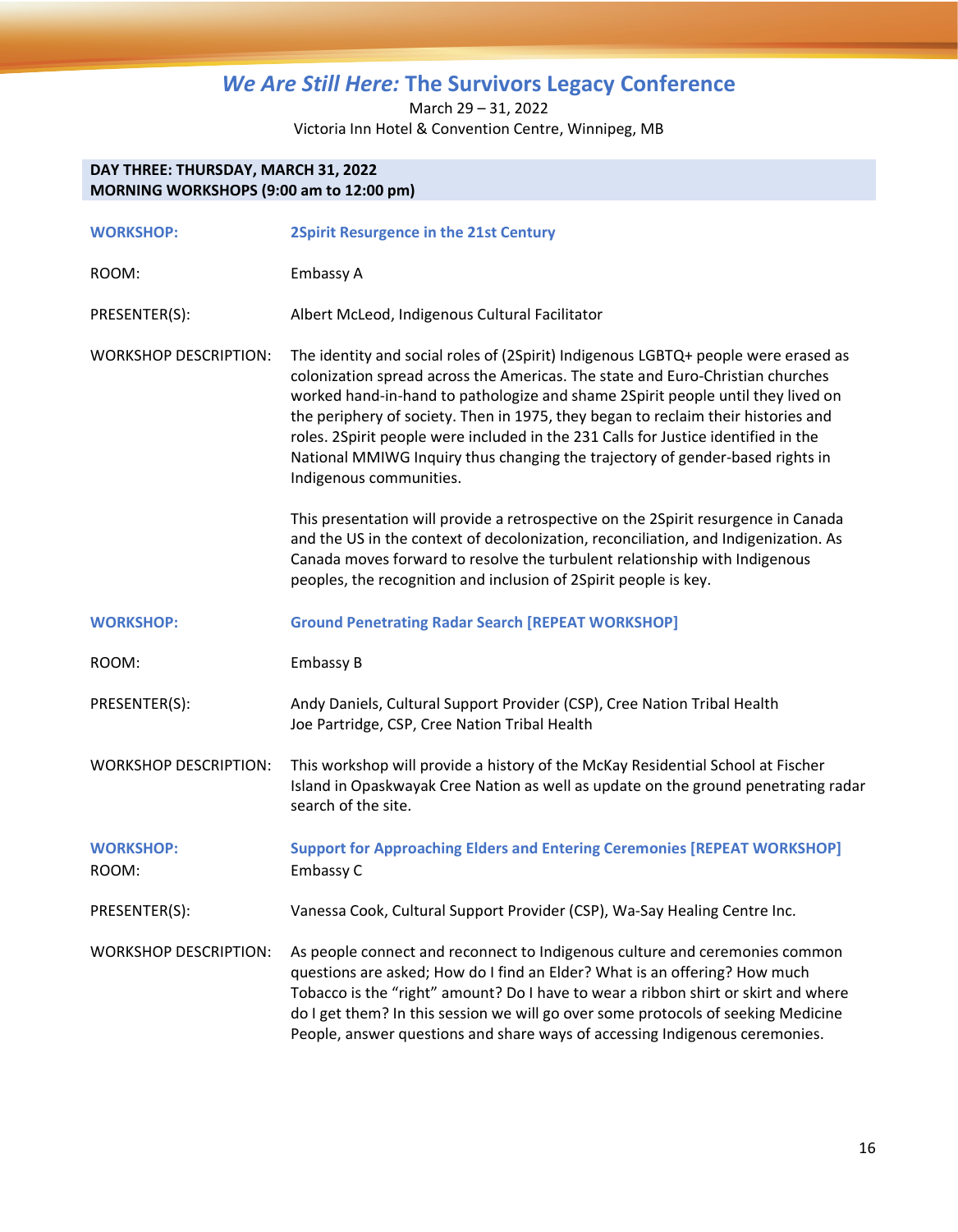March 29 – 31, 2022 Victoria Inn Hotel & Convention Centre, Winnipeg, MB

#### **DAY THREE: THURSDAY, MARCH 31, 2022 MORNING WORKSHOPS (9:00 am to 12:00 pm)**

| <b>WORKSHOP:</b>             | Wills and Estates Kit for First Nations People [REPEAT WORKSHOP]                                                                                                                                                                                                                                                                                                                                                     |
|------------------------------|----------------------------------------------------------------------------------------------------------------------------------------------------------------------------------------------------------------------------------------------------------------------------------------------------------------------------------------------------------------------------------------------------------------------|
| ROOM:                        | Embassy D                                                                                                                                                                                                                                                                                                                                                                                                            |
| PRESENTER(S):                | Terry McKellep, Wills and Estates Officer, Swampy Cree Tribal Council (SCTC)<br>Albertine Turner, SCTC<br>Karen Richards, SCTC                                                                                                                                                                                                                                                                                       |
| <b>WORKSHOP DESCRIPTION:</b> | The importance of writing a Will and Estate planning has to be re-enforced on First<br>Nations. Swampy Cree Tribal Council received funding to update the Wills and<br>Estates kit for First Nations people. This program will help and encourage First<br>Nation members to plan and administer estates and to update the Swampy Cree<br>Tribal Council Wills Kit for draft review and publishing for distribution. |
|                              | The project will provide opportunities for individuals, communities and<br>organizations to develop strong governance, administrative systems and additional<br>capacity building for estate plans and administration. The goal of the project is to<br>encourage an increase the number of Wills written by First Nations individuals.                                                                              |
| <b>WORKSHOP:</b>             | <b>Overview of Indigenous Services Canada, Estates Management [REPEAT</b><br><b>WORKSHOP]</b>                                                                                                                                                                                                                                                                                                                        |
| ROOM:                        | Embassy E                                                                                                                                                                                                                                                                                                                                                                                                            |
| PRESENTER(S):                | Allison Hornung, Manager, Estates, Revenues and Band Governance - Manitoba<br>Region, Indigenous Services Canada, Government of Canada                                                                                                                                                                                                                                                                               |
| <b>WORKSHOP DESCRIPTION:</b> | One-on-one discussions related to specific Estates, or general questions regarding<br>Estates.                                                                                                                                                                                                                                                                                                                       |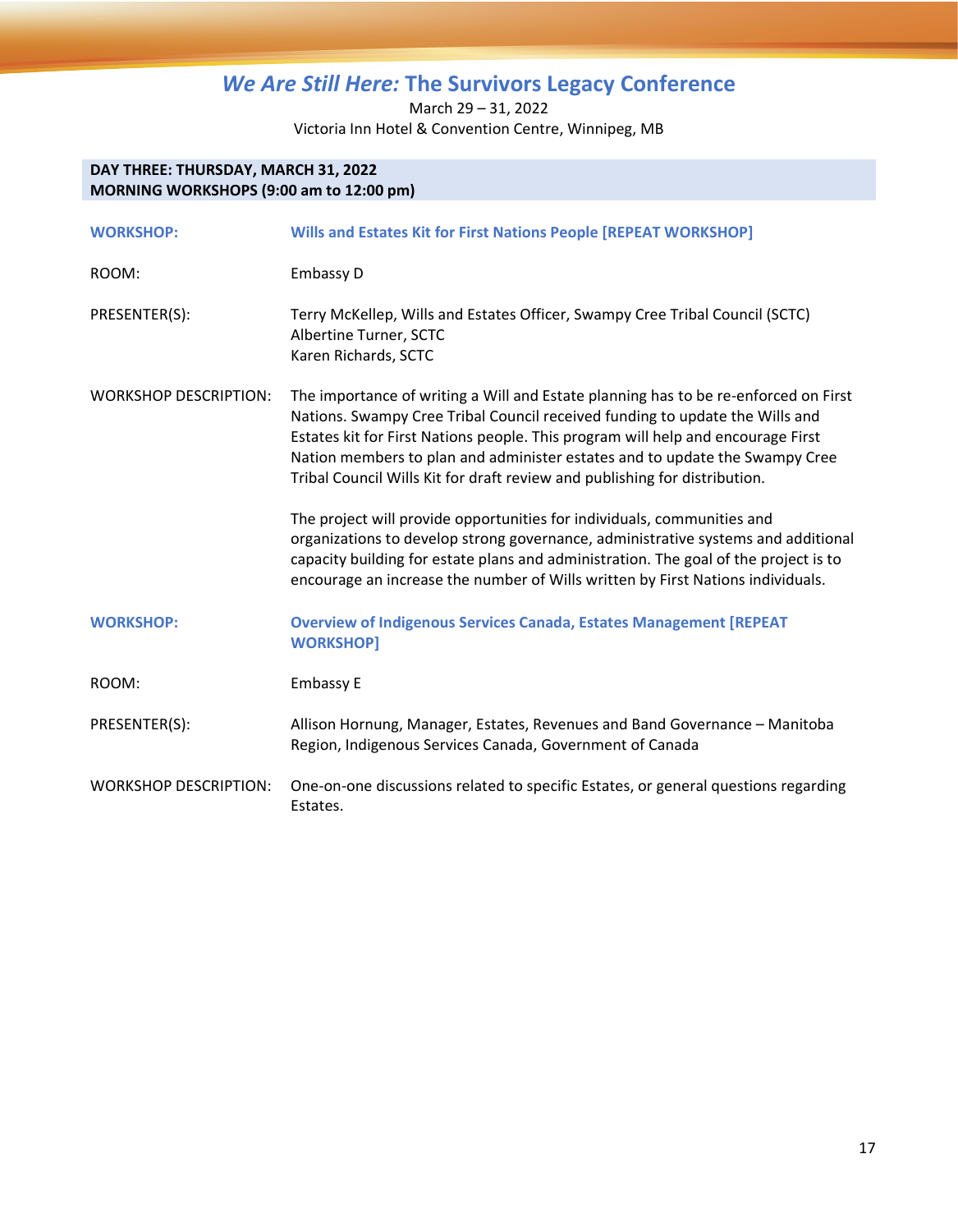March 29 – 31, 2022 Victoria Inn Hotel & Convention Centre, Winnipeg, MB

#### **MANITOBA REGION: INDIAN RESIDENTIAL SCHOOL RESOLUTION HEALTH SUPPORT PROGRAM (IRS RHSP)**

If you attended an Indian Residential School, you and your family may be eligible to receive health support services, such as:

Cultural Support – Cultural Support Providers for traditional healing, ceremonies or teachings Emotional Support – Resolution Health Support Workers to listen, talk, and provide support

#### **Aboriginal Health & Wellness Centre of Winnipeg**

215 – 181 Higgins Avenue, Winnipeg MB R3B RG1 Phone: (204) 925-1204 Toll Free: 1-866-280-8809 www.ahwc.ca

#### **Anish Corporation**

110 -200 Alpine Way Swan Lake First Nation Headingley, MB R4H 1C8 Phone: (204) 334-9395 Toll Free: 1-866-640-5441 www.anishcorp.ca

#### **Cree Nation Tribal Health**

302 Ross Avenue, The Pas, MB R9A 1K5 Phone: 1 204 627-1540 Toll Free: 1-800-665-8539 www.tribalhealth.ca

#### **Cross Lake Band – IRS Healing Program**

Box 190 Cross Lake, MB R0B 0J0 Phone: (204) 676-3912 www.crosslakeband.ca

#### **Keewatin Tribal Council**

23 Nickel Road, Thompson, MB R8N 0Y4 Phone: (204) 677-0384 Toll Free: 1-800-665-6212 Ext. 7257 www.ktc.ca

#### **Sagkeeng IRS Wellness Centre**

PO Box 70 Pine Falls, MB R0E 1M0 Phone: (204) 367-9990 www.sagkeenghealth.com/indian-residential-schoolresolution-health-support-program-irs.html

#### **St. Theresa Point First Nation Healing Centre**

Box 389 St. Theresa Point, MB R0B 1J0 Phone: (204) 462-2106 Ext. 251 www.stpfirstnation.com/health-authority

#### **Southeast Resource Development Council Corporation (SERDC)**

2nd Floor – 360 Broadway, Winnipeg, MB R3C 0T6 Phone: (204) 934-0374 www.serdc.mb.ca/programs-and-services/health-services

#### **Wa-Say Healing Centre Inc.**

Unit 226 – 388 Donald Street Winnipeg, MB R3B 2J4 Phone: (204) 774-6484 www.wa-say.com

#### **West Region Treaty 2 & 4 Health Services (WRTHS)**

Toll Free: 1-866-385-9400 www.wrtchealth.com Dauphin Office: 317 Main Street N., Unit 16 – 2nd Floor Dauphin, MB R7N 1C5 Phone: (204) 622-9400 Brandon Office: 712 – 18th Street Brandon, MB R7A 5B5 Phone: (204) 725-4394